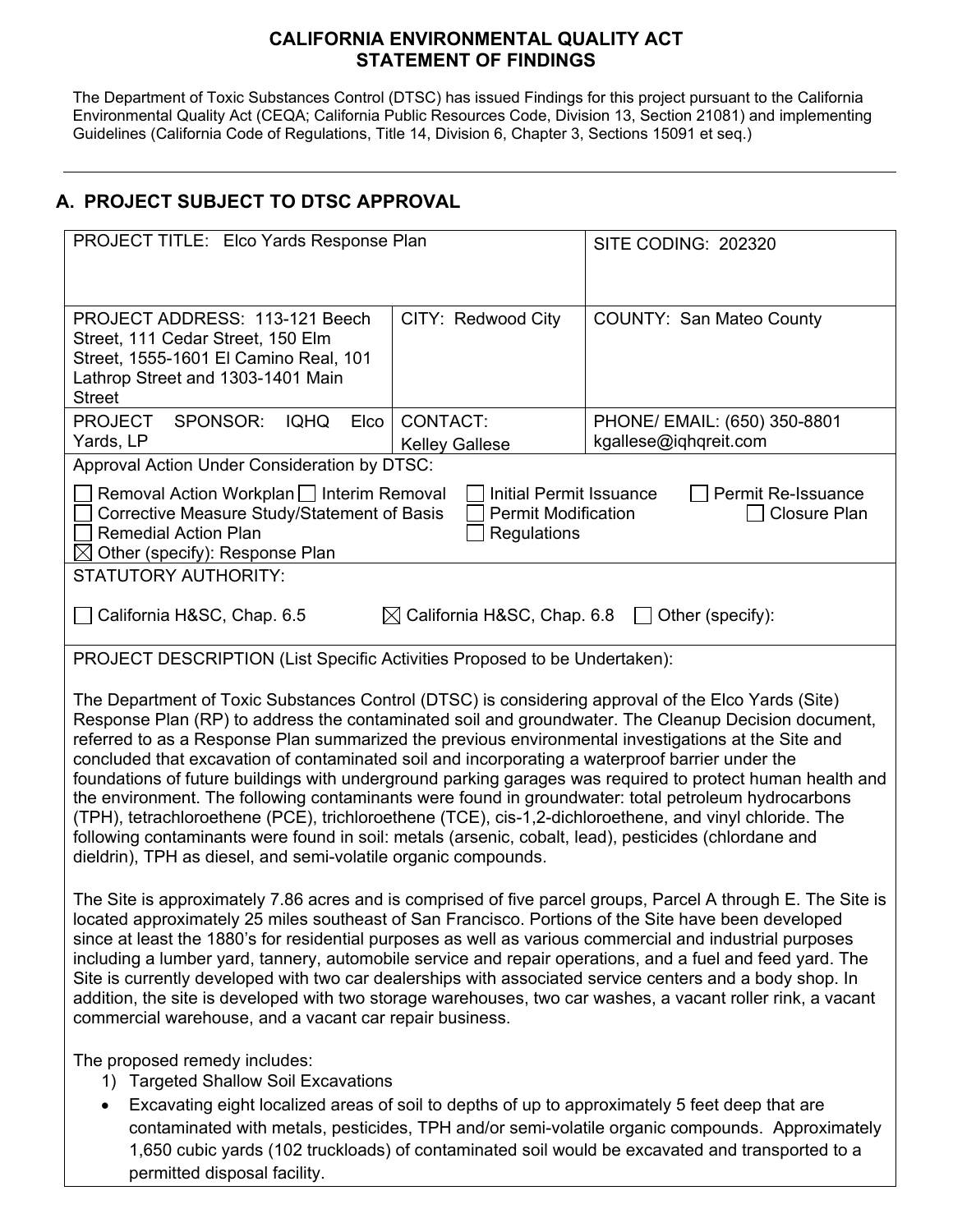- 2) Waterproofing and Vapor Intrusion Barrier
- Incorporating a waterproof barrier that is volatile organic compound (VOC) resistant under the foundations of future buildings with underground parking garages.
- Assessing soil vapor conditions for the building located at the intersection of Chestnut and Main Street. Soil vapor concentrations would be compared to screening criteria to determine if a vapor intrusion mitigation system (VIMS) would be required. If required, a VIMS would be installed under the foundation of the building. The VIMS would consist of an engineered barrier and piping that allows contaminants in soil vapor to be vented into the atmosphere above the building where they would naturally dissipate.
	- o If the VIMS is installed at the Chestnut and Main Street building, ongoing monitoring and maintenance of the system would be required to ensure the engineering controls remain effective.
- 3) Recording a Land Use Covenant (LUC) with San Mateo County to restrict groundwater use at the Site, restrict penetration of the waterproofing membrane barriers around each underground parking garage, and require DTSC approval for any post development construction of new enclosed building for human occupancy at the Site.

It is anticipated that the excavation of contaminated would begin in Summer 2022. A work notice would be mailed to the community prior to the start of work.

To protect the health of the community during this work, the following engineering controls and safety measures that are stipulated in the Site Management Plan would be used.

- Active work areas would be fenced off and include signage with a phone number to report any concerns.
- Dust and air monitoring would occur upwind and downwind of excavation areas and along the Site perimeter.
- Water, spray foam, and plastic sheeting would be used to control dust and odors.
- Truck loads would be covered, tires cleaned, and trucks inspected prior to leaving the Site.
- Flaggers would be on-site, as needed, to manage vehicle and pedestrian traffic when trucks are entering and exiting the Site.

The City of Redwood City, as the Lead Agency pursuant to the California Environmental Quality Act (CEQA) certified the South Main Mixed-Use Development Project Environmental Impact Report (EIR) (State Clearinghouse Number 2019070208) on November 16, 2020. The Project would include 540 residential units (including 147 affordable residential units), approximately 530,000 square feet of office uses, an 8,400 square foot childcare facility, and 28,800 square feet of retail uses, including 40,000 square feet of public open space proposed throughout the site which would include a public creek walk and a park at Shasta Street and Chestnut Street.

Subsequent to the South Main Mixed-Use Development Project EIR, the Elco Yards Response Plan was prepared for the Elco Yards mix-use development.

DTSC utilized the previously approved CEQA documents in evaluating the potential environmental effects of the proposed remediation and to determine if those potential environmental impacts were addressed. DTSC prepared a Statement of Findings concluding that the Lead Agency Final Environmental Document adequately analyzed impacts associated with the Project Site.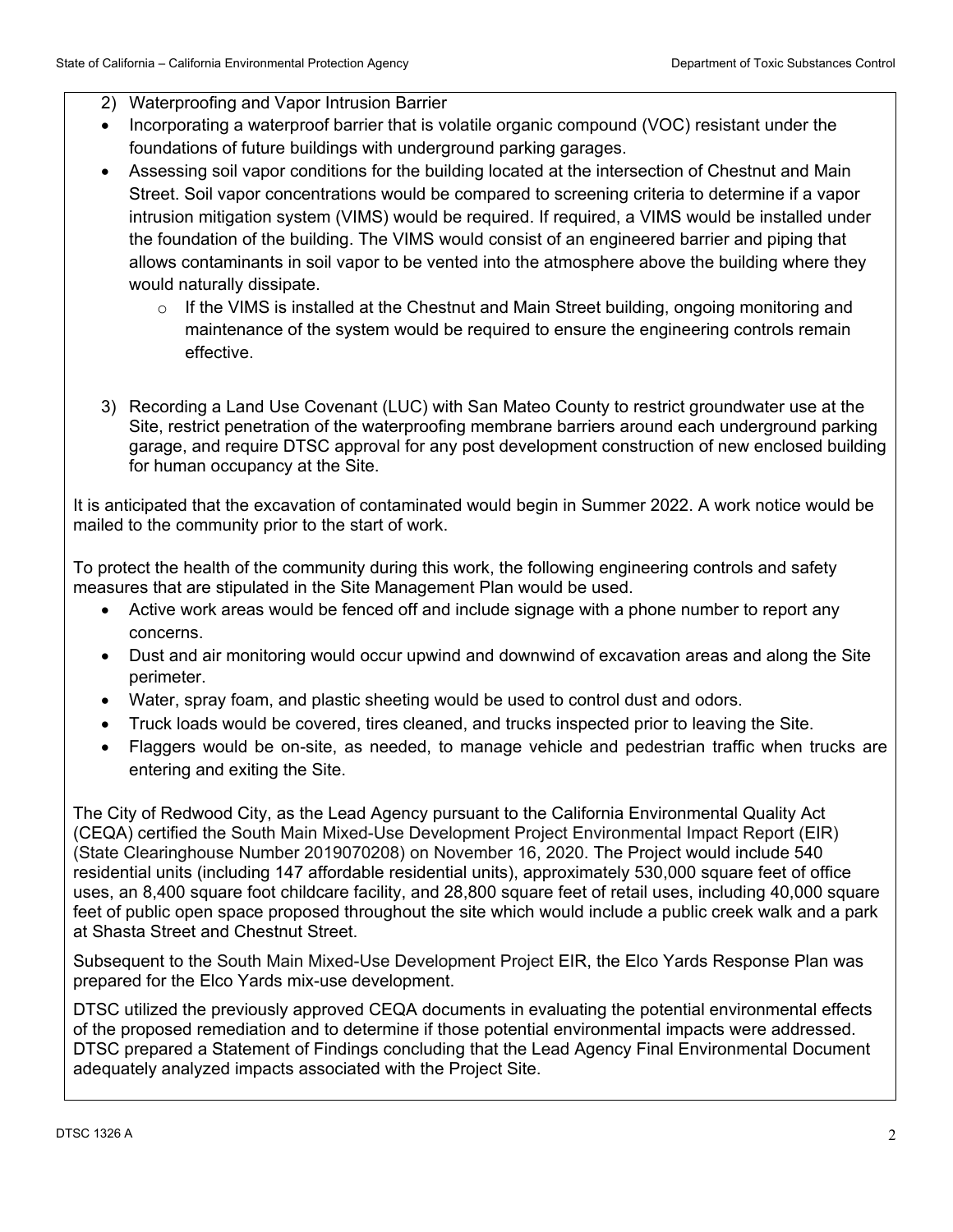## **B. LEAD AGENCY ENVIRONMENTAL DOCUMENT REVIEWED**

Lead Agency: City of Redwood City

Lead Agency's Environmental Document: South Main Mixed-Use Development Project

Date Certified: November 16, 2020

State Clearinghouse Number: 2019070208

## **C. STATEMENT OF FINDINGS AND FACTS FOR ADEQUACY OF LEAD AGENCY ENVIRONMENTAL DOCUMENT**

### **Using its independent judgment, DTSC makes the following findings:**

- $\boxtimes$  The Lead Agency Final Environmental Document includes a description of the Project now before DTSC for decision
- $\boxtimes$  The Lead Agency Final Environmental Document adequately analyzed impacts associated with the Project before DTSC for decision.
- $\boxtimes$  DTSC concurs with the findings made by the Lead Agency Final Environmental Document relating to the Project before DTSC for decision.
- $\boxtimes$  Mitigation measures are included in the Lead Agency Final Environmental Document for the following resources that would potentially be affected by the DTSC project.

| Aesthetics                                 | Mitigation Measure: None         |
|--------------------------------------------|----------------------------------|
| Agricultural<br>Resources                  | Mitigation Measure: None         |
| $\boxtimes$ Air Quality                    | Mitigation Measure: See Attached |
| Agricultural<br>Resources                  | Mitigation Measure: None         |
| $\boxtimes$ Biological<br>Resources        | Mitigation Measure: See Attached |
| $\boxtimes$ Cultural<br>Resources          | Mitigation Measure: See Attached |
| Energy                                     | Mitigation Measure: None         |
| ⊠ Geology / Soils                          | Mitigation Measure: See Attached |
| Greenhouse Gas<br>Emissions                | Mitigation Measure: None         |
| Hazards /<br>Hazardous<br><b>Materials</b> | Mitigation Measures: None        |
| Hydrology /<br><b>Water Quality</b>        | Mitigation Measure: None         |
| Land Use /<br>Planning                     | Mitigation Measure: None         |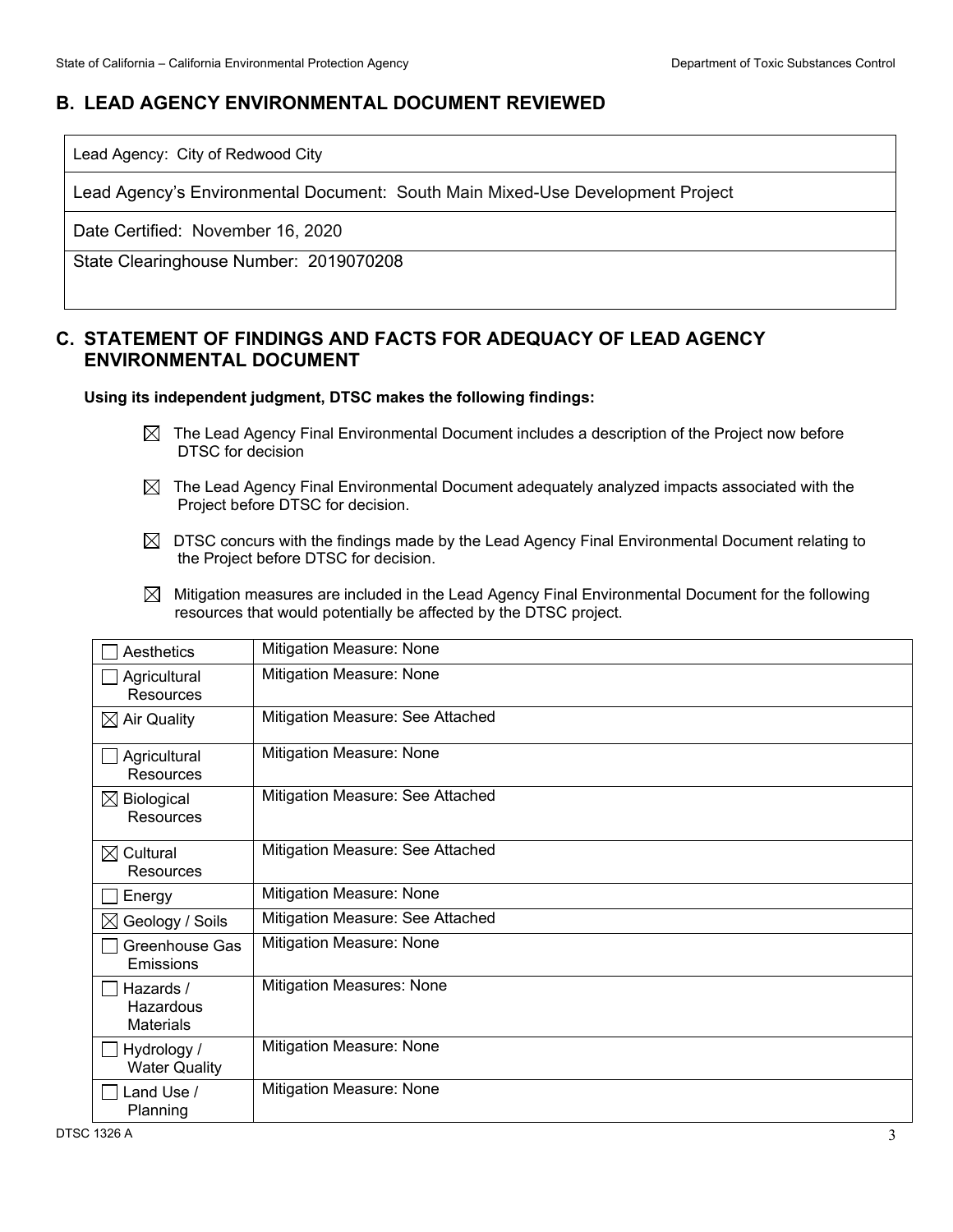| Mineral<br>Resources                     | Mitigation Measure: None         |
|------------------------------------------|----------------------------------|
| $\boxtimes$ Noise                        | Mitigation Measure: See Attached |
| Population /<br>Housing                  | Mitigation Measure: None         |
| <b>Public Services</b>                   | Mitigation Measure: None         |
| Recreation                               | Mitigation Measure: None         |
| Transportation /<br>Traffic              | Mitigation Measure: None         |
| $\boxtimes$ Tribal Cultural<br>Resources | Mitigation Measure: See Attached |
| Utilities / Service<br>Systems           | Mitigation Measure: None         |
| Wildfire                                 | <b>Mitigation Measure: None</b>  |

 $\boxtimes$  Mitigation measures identified in the Lead Agency Final Environmental Document have been adopted by DTSC for this Project and will be implemented to avoid, reduce, or substantially lessen the project impacts. No additional mitigation measures are necessary, and no additional mitigation monitoring plan is required pursuant to CEQA.

For each significant environmental effect identified for the Project:

 $\boxtimes$  Changes or alterations have been required in, or incorporated into, the Project which avoid or substantially lessen the significant environmental effects as identified in the Lead Agency Final Environmental Document.

 $\boxtimes$  Such changes or alterations are within the responsibility and jurisdiction of the City of Redwood City, not DTSC.

 $\boxtimes$  Such changes have been adopted by this public agency or can and should be adopted by this public agency.

Mitigation measures included in the Lead Agency Final Environmental Document are infeasible, and therefore, will not be incorporated into the DTSC Project for the following reasons: N/A

### **BASED ON THE ABOVE FINDINGS, DTSC CONCLUDES:**

 $\boxtimes$  The proposed Project will not result in significant and unavoidable effects to the environment.

| The proposed Project will result in significant and unavoidable effects to the following environmental<br>resources: |                                  |
|----------------------------------------------------------------------------------------------------------------------|----------------------------------|
| Air Quality                                                                                                          | <b>Mineral Resources</b>         |
| Agricultural Resources                                                                                               | Noise                            |
| <b>Biological Resources</b>                                                                                          | $\Box$ Population/Housing        |
| $\sqcap$ Cultural Resources                                                                                          | <b>Public Services</b>           |
| Energy                                                                                                               | Recreation                       |
| Geology/ Soils                                                                                                       | Transportation/Traffic           |
| <b>Greenhouse Gas Emissions</b>                                                                                      | <b>Tribal Cultural Resources</b> |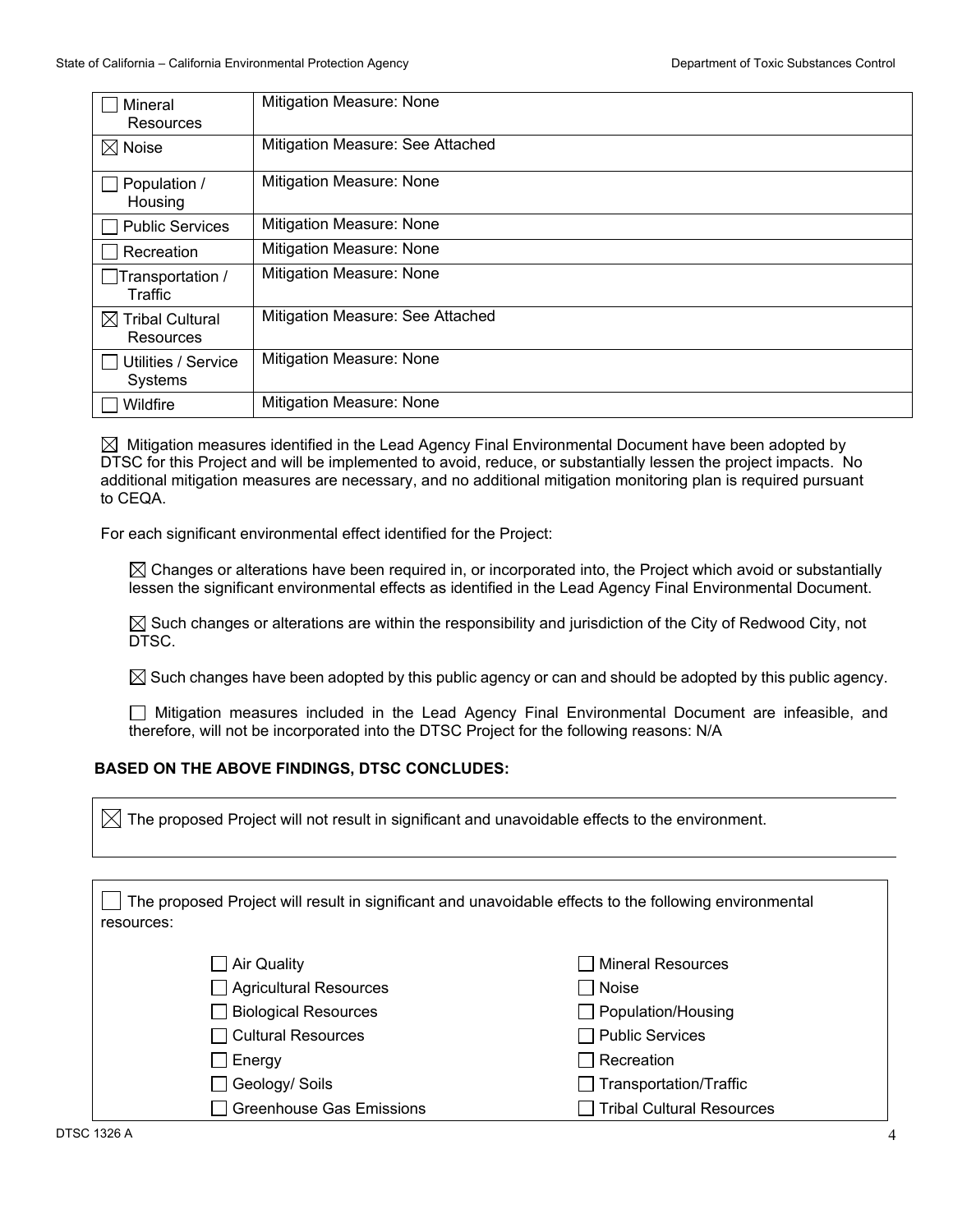| State of California - California Environmental Protection Agency                                                                                                                                                                                                                                                                                                                                                                                                                                                                                                                                                                                                                                  | Department of Toxic Substances Control |  |  |  |  |
|---------------------------------------------------------------------------------------------------------------------------------------------------------------------------------------------------------------------------------------------------------------------------------------------------------------------------------------------------------------------------------------------------------------------------------------------------------------------------------------------------------------------------------------------------------------------------------------------------------------------------------------------------------------------------------------------------|----------------------------------------|--|--|--|--|
| Hazards/Hazardous Materials                                                                                                                                                                                                                                                                                                                                                                                                                                                                                                                                                                                                                                                                       | Utilities/ Service Systems             |  |  |  |  |
| Hydrology/ Water Quality                                                                                                                                                                                                                                                                                                                                                                                                                                                                                                                                                                                                                                                                          | Wildfire                               |  |  |  |  |
| Impacts to these resources would remain significant even after applying mitigation measures described<br>in the Lead Agency Final Environmental Document, or there is no feasible mitigation available.                                                                                                                                                                                                                                                                                                                                                                                                                                                                                           |                                        |  |  |  |  |
| In accordance with Cal. Code of Regs., title 14, section 15093, a Statement of Overriding Considerations<br>was adopted by the Lead Agency for these resources. DTSC adopts a Statement of Overriding<br>Considerations for these resources having determined that the DTSC Project benefits outweigh the<br>significant environmental effects for the following reasons: The DTSC remedial actions reduce the<br>exposure of contaminated soil, soil gas, and groundwater in order to render it safe for Site occupants. The<br>DTSC remedial project also serves to protect human health and the environment, which are DTSC's<br>responsibilities under the California Health and Safety Code. |                                        |  |  |  |  |
| None of the conditions requiring a subsequent EIR or Negative Declaration pursuant to Cal. Code Regs., tit.<br>14 Section 15162 exist.                                                                                                                                                                                                                                                                                                                                                                                                                                                                                                                                                            |                                        |  |  |  |  |
|                                                                                                                                                                                                                                                                                                                                                                                                                                                                                                                                                                                                                                                                                                   |                                        |  |  |  |  |
| In accordance with Cal. Code of Regs., title 14, section 15093, a Notice of Determination indicating the results<br>of said Findings will be filed with the Governor's Office of Planning and Research / State Clearinghouse.                                                                                                                                                                                                                                                                                                                                                                                                                                                                     |                                        |  |  |  |  |

# **D. CERTIFICATION**

|                                               | Randeni                                        | 6/13/2022                 |
|-----------------------------------------------|------------------------------------------------|---------------------------|
| Project Manager's Signature                   |                                                | Date                      |
| Jayantha Randeni                              | <b>Senior Hazardous Substances</b><br>Engineer | 510-540-3806              |
| Project Manager's Name                        | Title                                          | Phone #                   |
| Juliet C. Pettijohn                           |                                                | 06/13/2022                |
| Branch Chief's Signature                      |                                                | Date                      |
| Julie Pettijohn<br><b>Branch Chief's Name</b> | <b>Branch Chief</b><br>Title                   | (510) 516-5894<br>Phone # |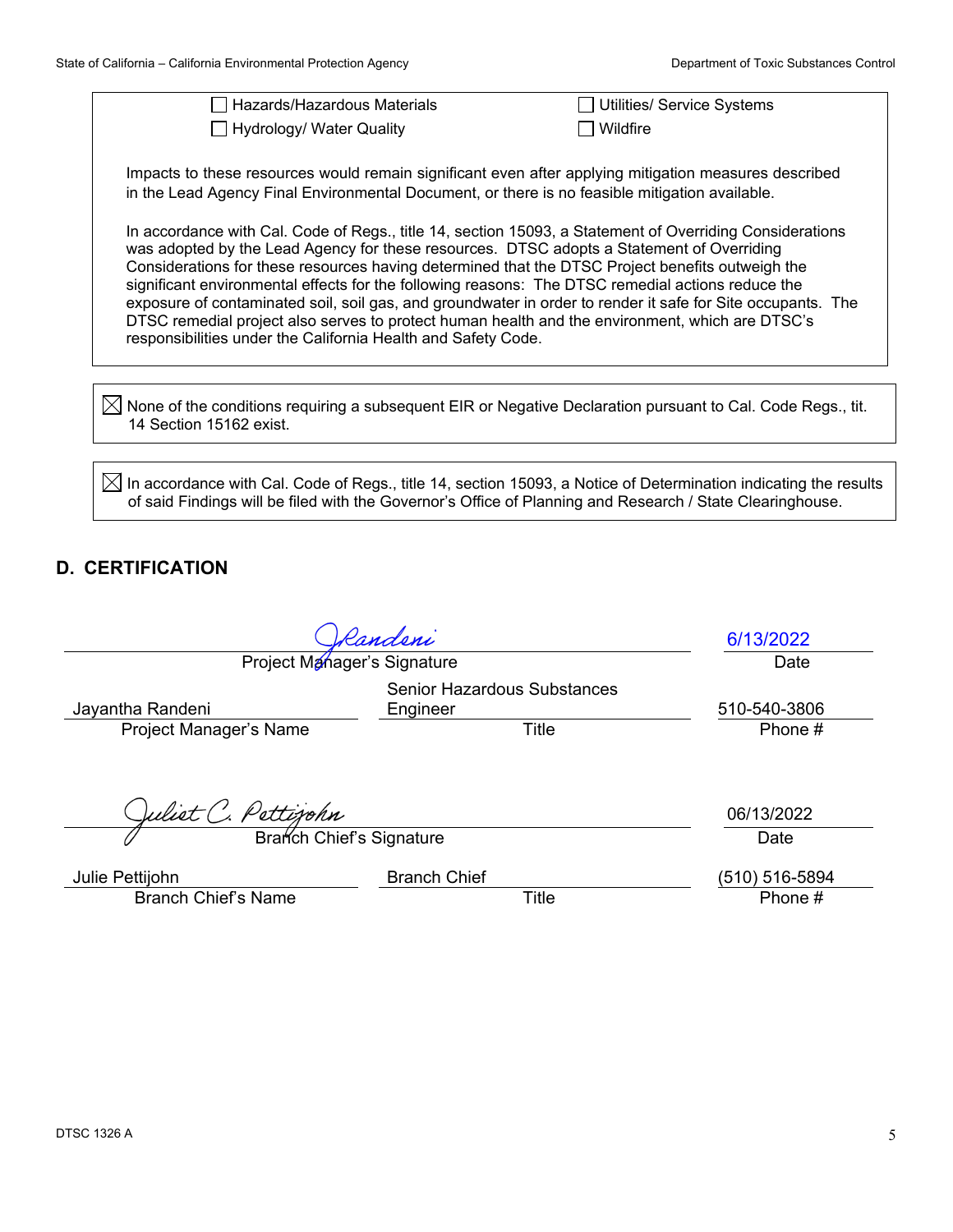## ATTACHMENT Elco Yards, Redwood City, CA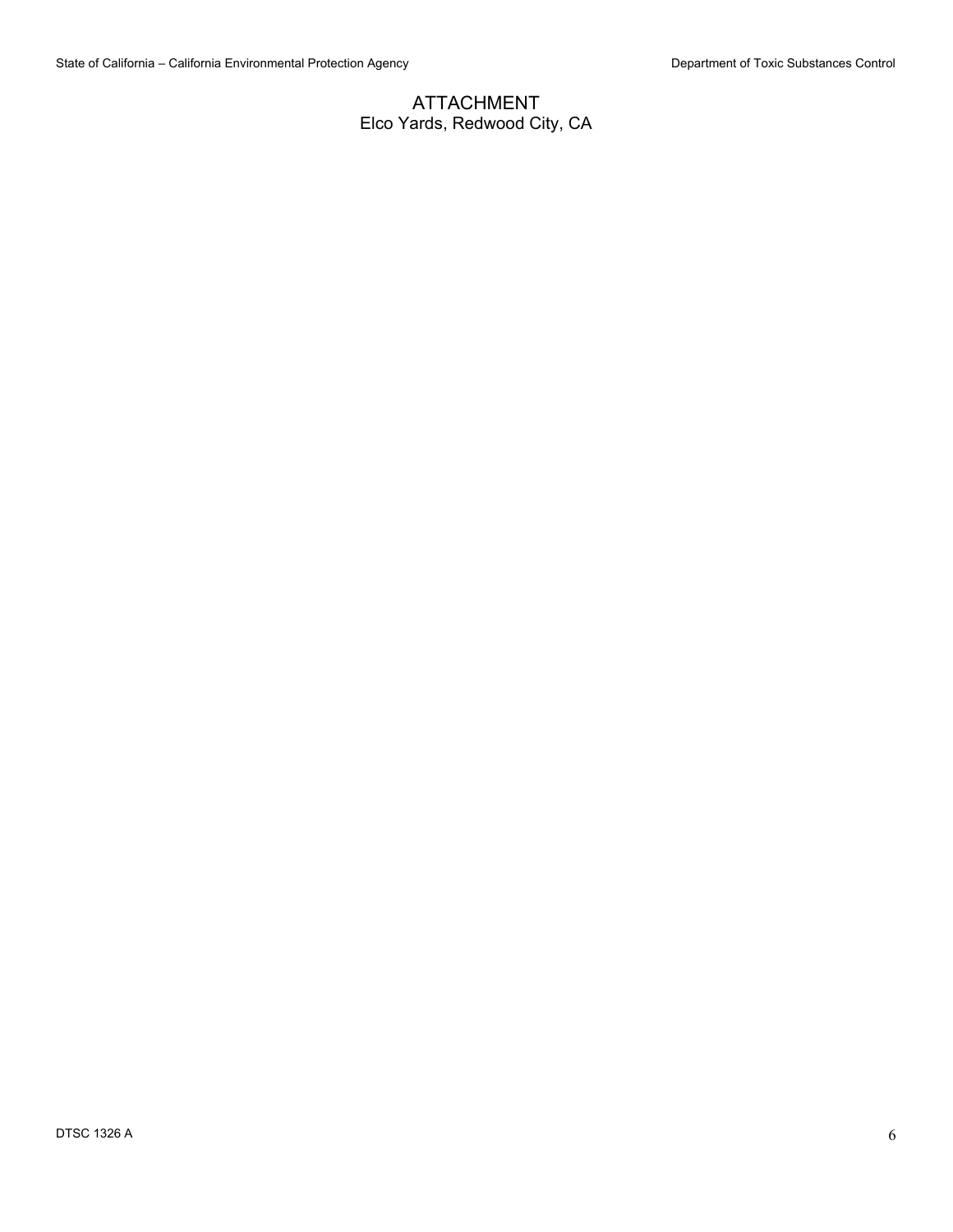|                    | <b>Mitigation Measures</b>                                                                                                                                                                                                                                                                                                                                                                                                                                                                                               | Implementation<br><b>Responsibility</b>          | Implementing<br><b>Timina</b> | Agency<br><b>Responsible for</b><br>Implementation                    | <b>Monitoring Action</b>                                                                         | <b>Monitoring</b><br><b>Frequency</b>                                              |
|--------------------|--------------------------------------------------------------------------------------------------------------------------------------------------------------------------------------------------------------------------------------------------------------------------------------------------------------------------------------------------------------------------------------------------------------------------------------------------------------------------------------------------------------------------|--------------------------------------------------|-------------------------------|-----------------------------------------------------------------------|--------------------------------------------------------------------------------------------------|------------------------------------------------------------------------------------|
|                    | EIR AND INITIAL STUDY MITIGATION MEASURES                                                                                                                                                                                                                                                                                                                                                                                                                                                                                |                                                  |                               |                                                                       |                                                                                                  |                                                                                    |
| <b>Air Quality</b> |                                                                                                                                                                                                                                                                                                                                                                                                                                                                                                                          |                                                  |                               |                                                                       |                                                                                                  |                                                                                    |
| $[PM2.5]$ :        | <b>Mitigation Measure AQ-2a:</b> The construction contractor shall comply<br>with the following Bay Area Air Quality Management District (BAAQMD)<br>Best Management Practices for reducing construction emissions of<br>uncontrolled fugitive dust (particulate matter 10 microns in diameter or<br>less [PM <sub>10</sub> ] and particulate matter 2.5 microns in diameter or less                                                                                                                                     | Project Applicant/<br>Construction<br>Contractor | During<br>construction        | City of Redwood<br><b>City Community</b><br>Development<br>Department | Review<br><b>Construction Plans</b><br>and Specifications/<br><b>Conduct Site</b><br>Inspections | Prior to Site Work/<br>During Scheduled<br><b>Construction Site</b><br>Inspections |
|                    | (A) All exposed surfaces (e.g., parking areas, staging areas, soil piles,<br>stockpiles, graded areas, and unpaved access roads) shall be<br>watered two times daily, or as often as needed, or apply non-toxic<br>soil stabilizers or be covered to control dust emissions. Watering<br>should be sufficient to prevent airborne dust from the leaving the<br>site. Increased watering frequency may be necessary whenever<br>wind speeds exceed 15 miles per hour. Reclaimed water shall be<br>used whenever possible. |                                                  |                               |                                                                       |                                                                                                  |                                                                                    |
|                    | (B) All haul trucks transporting soil, sand, or other loose material off<br>site shall be covered, or will be required to maintain at least 2 feet<br>of freeboard (i.e., the minimum required space between the top of<br>the load and the top of the trailer).                                                                                                                                                                                                                                                         |                                                  |                               |                                                                       |                                                                                                  |                                                                                    |
|                    | (C) All visible mud or dirt track-out onto adjacent public roads and<br>paved access roads shall be removed using wet power (with<br>reclaimed water, if possible) vacuum street sweepers at least once<br>per day, or as often as needed. The use of dry power sweeping is<br>prohibited.                                                                                                                                                                                                                               |                                                  |                               |                                                                       |                                                                                                  |                                                                                    |
|                    | (D) Hydroseed or apply non-toxic soil stabilizers to inactive<br>construction areas.                                                                                                                                                                                                                                                                                                                                                                                                                                     |                                                  |                               |                                                                       |                                                                                                  |                                                                                    |
|                    | (E) All vehicle speeds on unpaved roads shall be limited to 15 miles<br>per hour.                                                                                                                                                                                                                                                                                                                                                                                                                                        |                                                  |                               |                                                                       |                                                                                                  |                                                                                    |
|                    | (F) Install sandbags or other erosion control measures to prevent silt<br>runoff from public roadways.                                                                                                                                                                                                                                                                                                                                                                                                                   |                                                  |                               |                                                                       |                                                                                                  |                                                                                    |
|                    | (G) Pave all roadways, driveways, and sidewalks as soon as possible,<br>or apply water twice daily or as often as necessary to control dust.                                                                                                                                                                                                                                                                                                                                                                             |                                                  |                               |                                                                       |                                                                                                  |                                                                                    |

## **Table 5-1 South Main Mixed-Use Project Mitigation Monitoring and Reporting Program**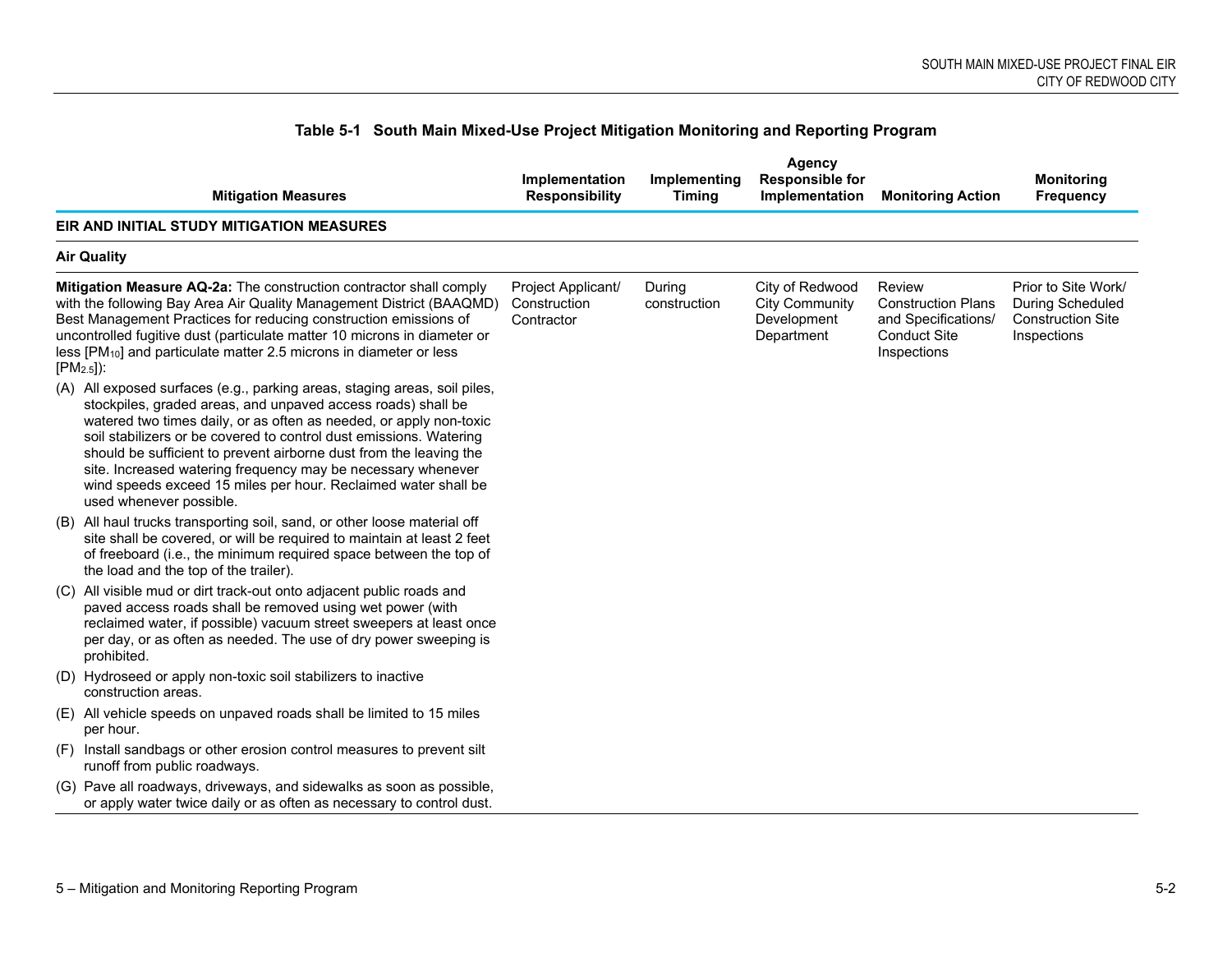|     | <b>Mitigation Measures</b>                                                                                                                                                                                                                                                                                                                                                                                                                                                                                                                                                                                                                                                                                                                                                                                                                                                                                                                                                                                                                                                                                        | Implementation<br><b>Responsibility</b>         | Implementing<br><b>Timing</b> | <b>Agency</b><br><b>Responsible for</b><br>Implementation             | <b>Monitoring Action</b>                                                                                | <b>Monitoring</b><br><b>Frequency</b>                                                                      |
|-----|-------------------------------------------------------------------------------------------------------------------------------------------------------------------------------------------------------------------------------------------------------------------------------------------------------------------------------------------------------------------------------------------------------------------------------------------------------------------------------------------------------------------------------------------------------------------------------------------------------------------------------------------------------------------------------------------------------------------------------------------------------------------------------------------------------------------------------------------------------------------------------------------------------------------------------------------------------------------------------------------------------------------------------------------------------------------------------------------------------------------|-------------------------------------------------|-------------------------------|-----------------------------------------------------------------------|---------------------------------------------------------------------------------------------------------|------------------------------------------------------------------------------------------------------------|
|     | Building pads shall be laid as soon as possible after grading,<br>unless seeding or soil binders are used.                                                                                                                                                                                                                                                                                                                                                                                                                                                                                                                                                                                                                                                                                                                                                                                                                                                                                                                                                                                                        |                                                 |                               |                                                                       |                                                                                                         |                                                                                                            |
|     | (H) Idling times shall be minimized either by shutting equipment off<br>when not in use or by reducing the maximum idling time to 5<br>minutes (as required by California Airborne Toxics Control Measure<br>Title 13, Section 2485 of the California Code of Regulations). Clear<br>signage shall be provided for construction workers at all access<br>points.                                                                                                                                                                                                                                                                                                                                                                                                                                                                                                                                                                                                                                                                                                                                                  |                                                 |                               |                                                                       |                                                                                                         |                                                                                                            |
| (1) | All construction equipment shall be maintained and properly tuned<br>in accordance with manufacturers' specifications. All equipment<br>shall be checked by a certified mechanic and determined to be<br>running in proper condition prior to operation.                                                                                                                                                                                                                                                                                                                                                                                                                                                                                                                                                                                                                                                                                                                                                                                                                                                          |                                                 |                               |                                                                       |                                                                                                         |                                                                                                            |
|     | (J) A publicly visible sign shall be posted with the telephone number<br>and person to contact regarding dust complaints. This person shall<br>respond and take corrective action within 48 hours. BAAQMD's<br>phone number also shall be visible to ensure compliance with<br>applicable regulations.                                                                                                                                                                                                                                                                                                                                                                                                                                                                                                                                                                                                                                                                                                                                                                                                            |                                                 |                               |                                                                       |                                                                                                         |                                                                                                            |
|     | The City of Redwood City's (City's) Building Inspection and Code<br>Enforcement Division official or his/her designee shall verify<br>compliance, and that these measures have been implemented during<br>normal construction site inspections.                                                                                                                                                                                                                                                                                                                                                                                                                                                                                                                                                                                                                                                                                                                                                                                                                                                                   |                                                 |                               |                                                                       |                                                                                                         |                                                                                                            |
|     | Mitigation Measure AQ-2b: Construction contractors shall use<br>equipment that meets the Air Resources Board's (ARB's) and/or United<br>States Environmental Protection Agency's (EPA's) Tier 4 Final<br>emissions standards for off-road diesel-powered construction<br>equipment with more than 50 horsepower for all construction activities,<br>unless it can be demonstrated to the City's Planning and Housing<br>Division that such equipment is not available. Documentation shall<br>consist of signed written statements from at least two construction<br>equipment rental firms. Any emissions control device used by the<br>contractor shall achieve emissions reductions that are no less than what<br>could be achieved by Tier 4 Final emissions standards for a similarly<br>sized engine, as defined by ARB or EPA regulations. For any substitute<br>emissions control device employed, the contractor shall provide<br>documentation that the associated emissions reductions are no less<br>than what could be achieved by Tier 4 Final emissions standards for a<br>similarly sized engine. | Project Engineer/<br>Construction<br>Contractor | Prior to<br>construction      | City of Redwood<br><b>City Community</b><br>Development<br>Department | <b>Review</b><br><b>Construction Plans</b><br>and Specifications/<br><b>Conduct Site</b><br>Inspections | Prior to Issuance<br>of Building<br>Permits/During<br>Scheduled<br><b>Construction Site</b><br>Inspections |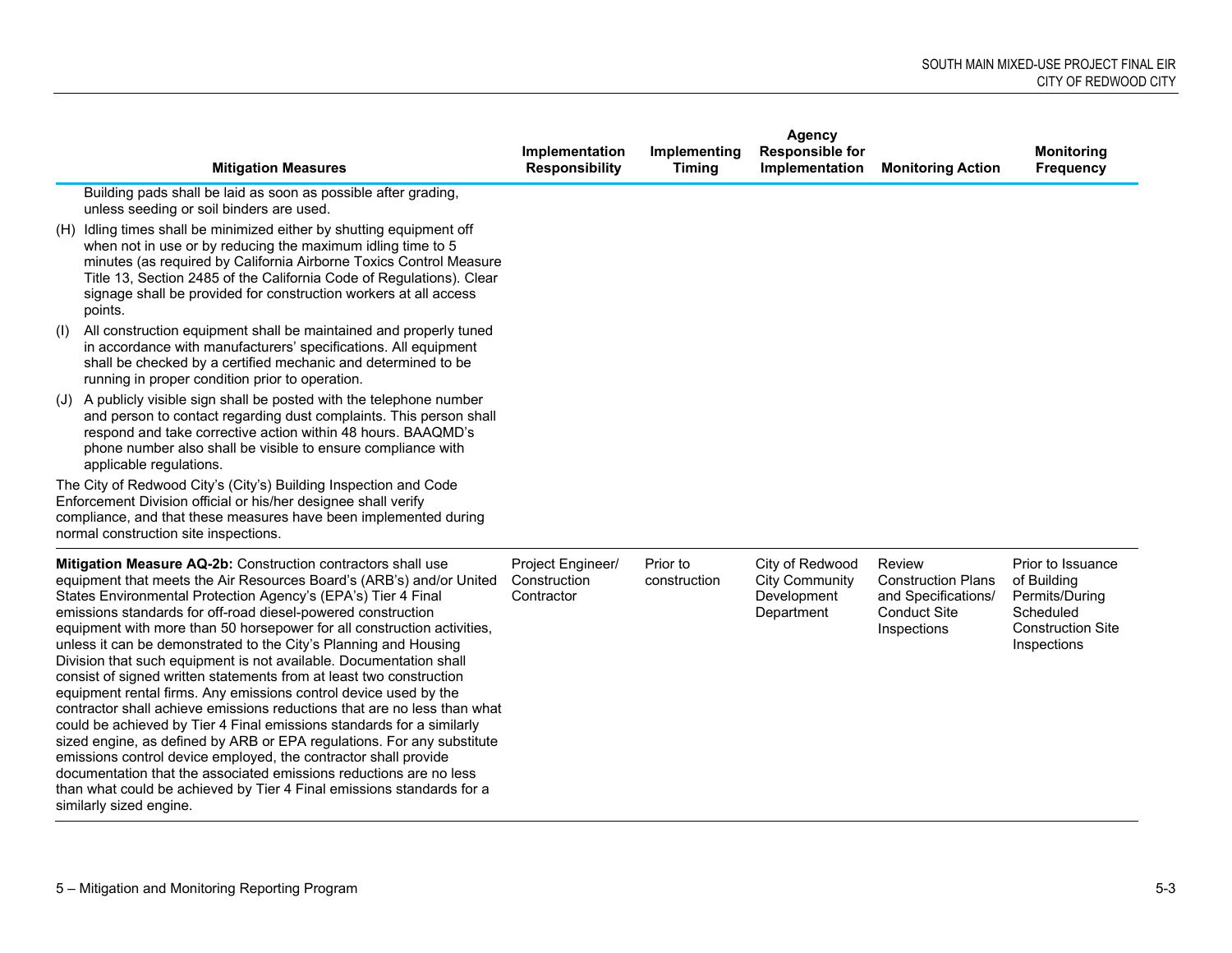| <b>Mitigation Measures</b>                                                                                                                                                                                                                                                                                                                                                                                                            | Implementation<br><b>Responsibility</b> | Implementing<br><b>Timing</b>                                          | <b>Agency</b><br><b>Responsible for</b><br>Implementation             | <b>Monitoring Action</b>                                                                         | <b>Monitoring</b><br><b>Frequency</b>                                                        |
|---------------------------------------------------------------------------------------------------------------------------------------------------------------------------------------------------------------------------------------------------------------------------------------------------------------------------------------------------------------------------------------------------------------------------------------|-----------------------------------------|------------------------------------------------------------------------|-----------------------------------------------------------------------|--------------------------------------------------------------------------------------------------|----------------------------------------------------------------------------------------------|
| Prior to construction, the project engineer shall ensure that all<br>construction (e.g., demolition and grading) plans clearly show the<br>requirement for EPA Tier 4 Final emissions standards for construction<br>equipment over 50 horsepower. During construction, the construction<br>contractor shall maintain a list of all operating equipment in use on the<br>construction site for verification by the City.               |                                         |                                                                        |                                                                       |                                                                                                  |                                                                                              |
| The construction equipment list shall state the makes, models, and<br>numbers of construction equipment on site, in addition to the engine tier<br>rating and California ARB engine identification number for each piece of<br>construction equipment.                                                                                                                                                                                |                                         |                                                                        |                                                                       |                                                                                                  |                                                                                              |
| Mitigation Measure AQ-3 (operation): The project applicant shall<br>ensure one of the following two requirements will be fulfilled as the<br>emergency generators are installed or permitted:                                                                                                                                                                                                                                         | Project Applicant                       | Prior to and<br>during<br>Development<br>construction                  | City of Redwood<br><b>City Community</b>                              | Review<br><b>Construction Plans</b><br>and Specifications/<br><b>Conduct Site</b><br>Inspections | Prior to Issuance<br>of Building<br>Permits/During<br>Scheduled<br><b>Construction Site</b>  |
| (a) The ground-level generator adjacent to Building E (south) will meet<br>the EPA's Tier 4 Final emissions standards; or                                                                                                                                                                                                                                                                                                             |                                         |                                                                        | Department                                                            |                                                                                                  |                                                                                              |
| (b) The four emergency generators at building E will be permitted to<br>operate up to 26 hours per year for maintenance and testing, which<br>is below the BAAQMD requirement of 50 hours per year.                                                                                                                                                                                                                                   |                                         |                                                                        |                                                                       |                                                                                                  | Inspections                                                                                  |
| <b>Biological Resources</b>                                                                                                                                                                                                                                                                                                                                                                                                           |                                         |                                                                        |                                                                       |                                                                                                  |                                                                                              |
| Mitigation Measure BIO-1: Nesting Birds Surveys. If construction<br>activities are scheduled during the nesting season, a qualified biologist<br>shall perform pre-construction surveys for nesting birds no more than<br>7 days prior to the initiation of demolition/construction activities during<br>the period of January through early September.                                                                               | <b>Qualified Biologist</b>              | Prior to tree or<br>shrub removals,<br>if during the<br>nesting season | City of Redwood<br><b>City Community</b><br>Development<br>Department | Review and Confirm Once for Survey/<br>Survey                                                    | <b>Ongoing if Nesting</b><br><b>Birds Identified</b><br>and Until They<br>Have Left the Nest |
| A qualified biologist shall inspect all trees in and immediately adjacent<br>to the impact areas for nests. If an active nest is found in proximity to<br>the project area with potential to be disturbed by these activities, the<br>biologist, in consultation with the California Department of Fish and<br>Wildlife (CDFW), shall determine the extent of the construction-free<br>buffer zone to be established around the nest. |                                         |                                                                        |                                                                       |                                                                                                  |                                                                                              |
| The buffer zones shall remain in place until the young have fledged and<br>are foraging independently and able to disperse from the area of their<br>own ability. A qualified biologist shall monitor the active nests until it is<br>determined the nest is no longer active, at which time construction<br>activities may commence in the buffer area.                                                                              |                                         |                                                                        |                                                                       |                                                                                                  |                                                                                              |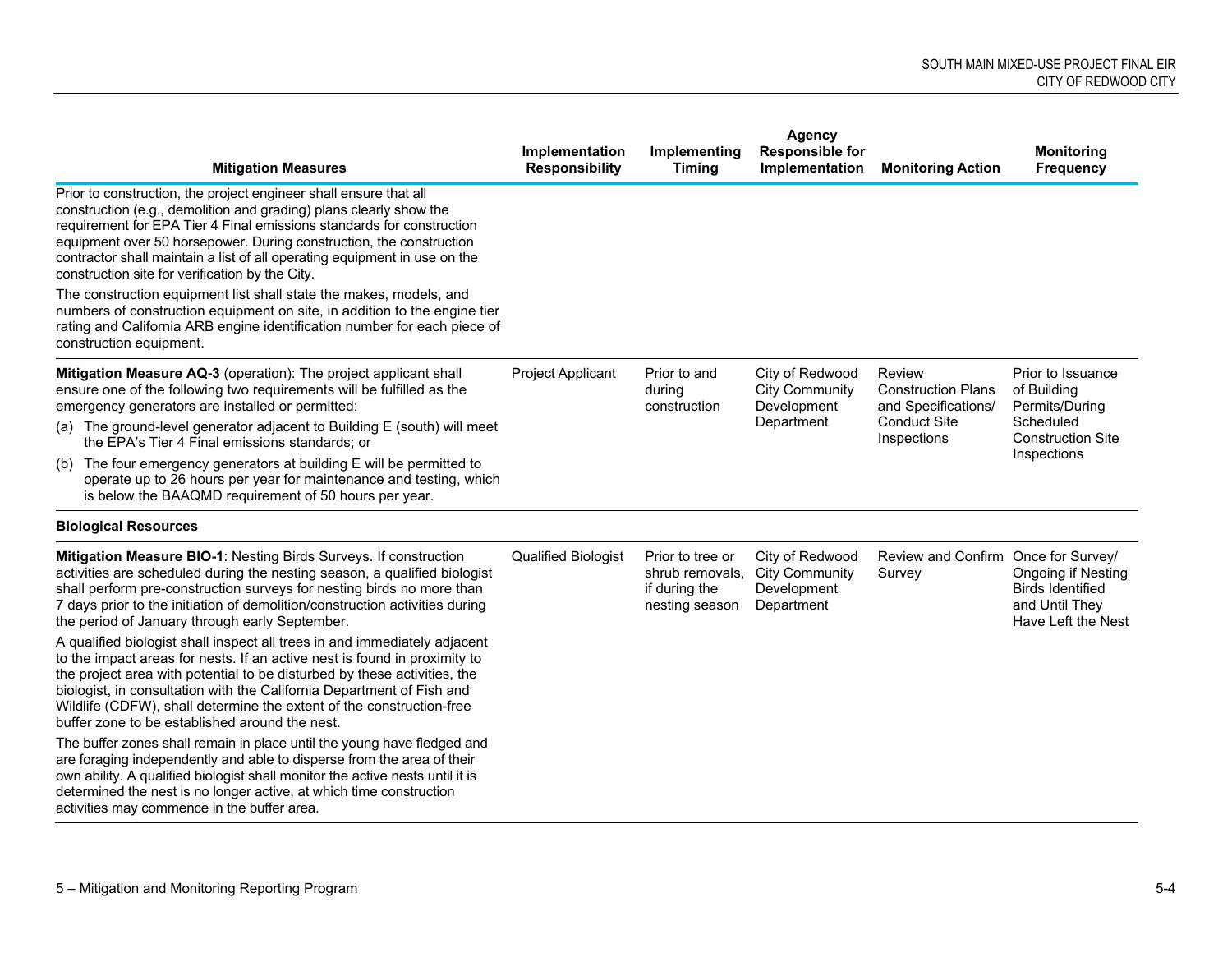|     | <b>Mitigation Measures</b>                                                                                                                                                                                                                                                                                                                                                                                                                                                                                                                                                                  | Implementation<br><b>Responsibility</b> | Implementing<br><b>Timing</b>                                            | <b>Agency</b><br><b>Responsible for</b><br>Implementation | <b>Monitoring Action</b>                                            | <b>Monitoring</b><br><b>Frequency</b>                          |
|-----|---------------------------------------------------------------------------------------------------------------------------------------------------------------------------------------------------------------------------------------------------------------------------------------------------------------------------------------------------------------------------------------------------------------------------------------------------------------------------------------------------------------------------------------------------------------------------------------------|-----------------------------------------|--------------------------------------------------------------------------|-----------------------------------------------------------|---------------------------------------------------------------------|----------------------------------------------------------------|
|     | Mitigation Measure BIO-2: Roosting Bats.                                                                                                                                                                                                                                                                                                                                                                                                                                                                                                                                                    | Qualified Biologist                     | Prior to                                                                 | City of Redwood                                           | Review and Confirm Once for Survey                                  |                                                                |
| (1) | Preconstruction Surveys. A qualified biologist shall conduct a<br>preconstruction survey during seasonal periods of bat activity<br>(mid-February through mid-October) to determine suitability of<br>structure(s) or trees as bat roost habitat.                                                                                                                                                                                                                                                                                                                                           |                                         | construction or<br>tree removal, if<br>during seasonal<br>periods of bat | City Community<br>Development<br>Department               | Survey/Confirm<br>Consultation with<br>CDFW and<br>Incorporation of | and Once for<br>Consultation/<br>Ongoing if<br>Evidence of Bat |
| (2) | Protective Buffer Zone(s). If active bat roosts are found on-site,<br>a suitable buffer from construction shall be established per the<br>biologist. The biologist shall determine the species of bats<br>present and the type of roost.                                                                                                                                                                                                                                                                                                                                                    |                                         | activity                                                                 |                                                           | Mitigation<br><b>Strategies</b>                                     | Use and Mitigation<br>Strategies                               |
| (3) | Mitigation and Exclusion. If the bats are identified as common<br>species, and the roost is not being used as a maternity roost or<br>hibernation site, the bats may be evicted using methods<br>developed by a qualified biologist. If special-status bat species<br>are found to be present, or if the roost is determined to be a<br>maternity roost or hibernation site for any species, then the<br>qualified biologist shall develop a bat mitigation and exclusion<br>plan to compensate for lost roost. The site shall not be<br>disturbed until CDFW approves the mitigation plan. |                                         |                                                                          |                                                           |                                                                     |                                                                |

**Cultural Resources**

| Mitigation Measure CR-1a: Perry's Fuel & Feed Shed Archival<br>Documentation. In consultation with the City's Planning Division, the<br>project applicant would document Perry's Fuel & Feed (shed) at<br>1401 Main Street prior to alteration, construction activities, removal, or<br>demolition. A detailed archival record of the building would be prepared,<br>so that a record of the significant resources is maintained for public<br>information. Prior to the commencement of construction or demolition<br>activities for the proposed project, professionals qualified under the<br>Secretary of the Interior's Professional Qualifications Standards (in<br>history or architectural history) (36 Code of Federal Regulations [CFR]<br>Part 61) would prepare archival materials consistent with the standards<br>of the National Parks Service (NPS) Historic American Building Survey | Qualified historian<br>or architectural<br>historian | Prior to<br>construction | City of Redwood<br><b>City Community</b><br><b>Development</b><br>Department | Review and<br>Approve<br>Documentation/File<br>with Repositories | Once at the<br>Completion of<br>Documentation |
|-------------------------------------------------------------------------------------------------------------------------------------------------------------------------------------------------------------------------------------------------------------------------------------------------------------------------------------------------------------------------------------------------------------------------------------------------------------------------------------------------------------------------------------------------------------------------------------------------------------------------------------------------------------------------------------------------------------------------------------------------------------------------------------------------------------------------------------------------------------------------------------------------------|------------------------------------------------------|--------------------------|------------------------------------------------------------------------------|------------------------------------------------------------------|-----------------------------------------------|
|                                                                                                                                                                                                                                                                                                                                                                                                                                                                                                                                                                                                                                                                                                                                                                                                                                                                                                       |                                                      |                          |                                                                              |                                                                  |                                               |
| (HABS)/Historic American Engineering Record (HAER) documentation.                                                                                                                                                                                                                                                                                                                                                                                                                                                                                                                                                                                                                                                                                                                                                                                                                                     |                                                      |                          |                                                                              |                                                                  |                                               |
| The record for the shed would be equivalent to HABS/HAER Level III                                                                                                                                                                                                                                                                                                                                                                                                                                                                                                                                                                                                                                                                                                                                                                                                                                    |                                                      |                          |                                                                              |                                                                  |                                               |
| documentation, and would consist of:                                                                                                                                                                                                                                                                                                                                                                                                                                                                                                                                                                                                                                                                                                                                                                                                                                                                  |                                                      |                          |                                                                              |                                                                  |                                               |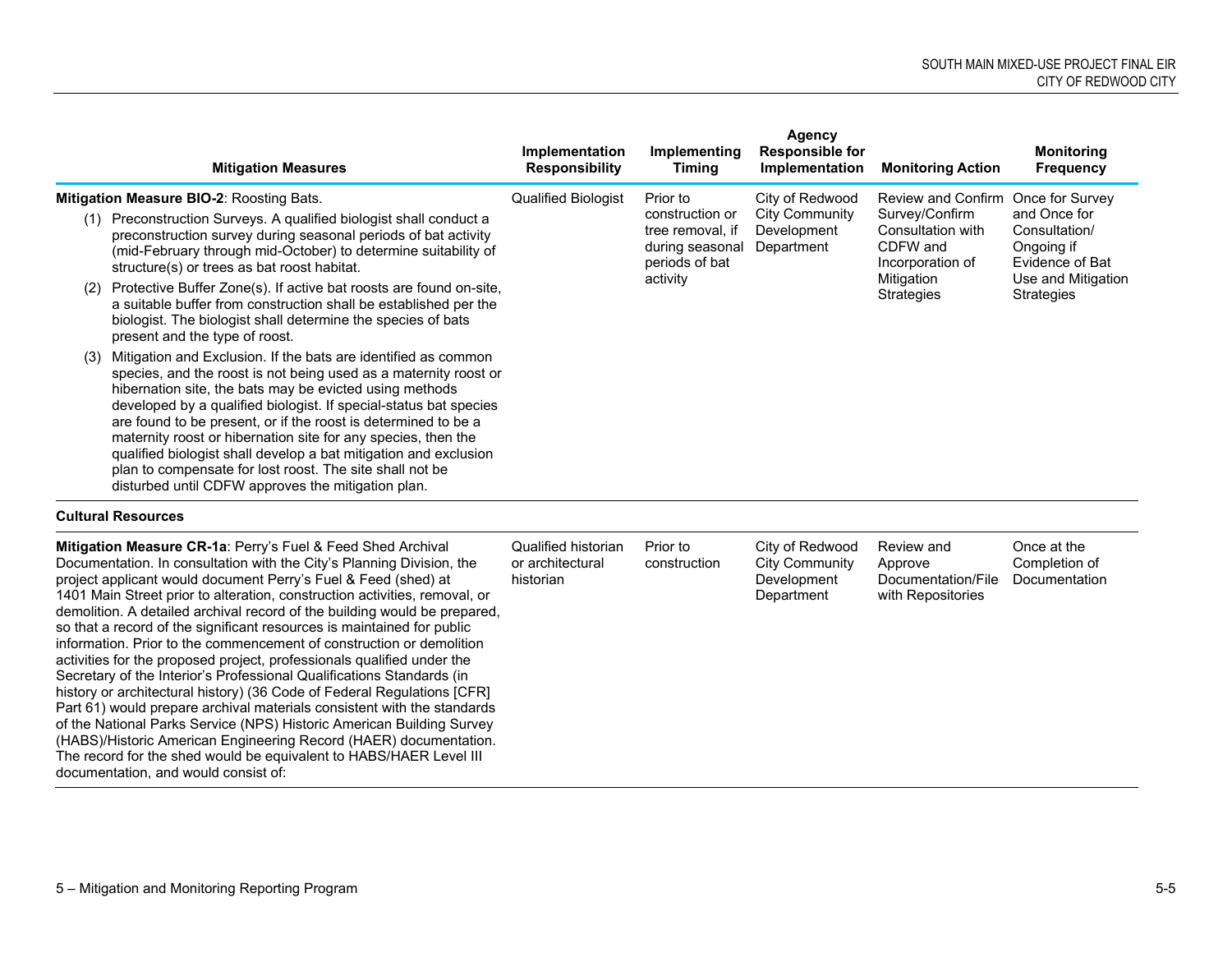| Agency                                                                                                                                                                                                                                                                                                                                                                                                                                                                                                                                                                                                                                                                                                                                                                                                                                                                                                                                                                                                                                                                                                                                                                                                                                        |                                         |                               |                                          |                          |                                       |
|-----------------------------------------------------------------------------------------------------------------------------------------------------------------------------------------------------------------------------------------------------------------------------------------------------------------------------------------------------------------------------------------------------------------------------------------------------------------------------------------------------------------------------------------------------------------------------------------------------------------------------------------------------------------------------------------------------------------------------------------------------------------------------------------------------------------------------------------------------------------------------------------------------------------------------------------------------------------------------------------------------------------------------------------------------------------------------------------------------------------------------------------------------------------------------------------------------------------------------------------------|-----------------------------------------|-------------------------------|------------------------------------------|--------------------------|---------------------------------------|
| <b>Mitigation Measures</b>                                                                                                                                                                                                                                                                                                                                                                                                                                                                                                                                                                                                                                                                                                                                                                                                                                                                                                                                                                                                                                                                                                                                                                                                                    | Implementation<br><b>Responsibility</b> | Implementing<br><b>Timing</b> | <b>Responsible for</b><br>Implementation | <b>Monitoring Action</b> | <b>Monitoring</b><br><b>Frequency</b> |
| Drawings/Sketch plans (illustrating the exterior elevations of<br>$\bullet$<br>the shed may be produced in computer-assisted drafting<br>format, or based on as-built drawings, if available).                                                                                                                                                                                                                                                                                                                                                                                                                                                                                                                                                                                                                                                                                                                                                                                                                                                                                                                                                                                                                                                |                                         |                               |                                          |                          |                                       |
| Photographs (archival quality, photograph key, and photograph<br>log).                                                                                                                                                                                                                                                                                                                                                                                                                                                                                                                                                                                                                                                                                                                                                                                                                                                                                                                                                                                                                                                                                                                                                                        |                                         |                               |                                          |                          |                                       |
| Written historical data (including significance statement,<br>narrative building description and historical context). The<br>materials would be compiled as a detailed record that reflects<br>the shed's historical significance.                                                                                                                                                                                                                                                                                                                                                                                                                                                                                                                                                                                                                                                                                                                                                                                                                                                                                                                                                                                                            |                                         |                               |                                          |                          |                                       |
| If digital photography is used, the ink and paper combinations for<br>printing photographs must be in compliance with National Register of<br>Historic Places (NRHP) and National Historic Landmarks photo<br>expansion policy and have a permanency rating of approximately<br>115 years. Digital photographs will be taken as uncompressed tagged<br>image file (TIF) format. The size of each image will be 1,600 by<br>1,200 pixels at 300 pixels per inch (ppi) or larger color format.<br>Photograph views for the dataset would include: 1) contextual views;<br>2) views of each side of each building and interior views, (where<br>possible and applicable); 3) oblique views of the building; and 4) detail<br>views of character-defining features. All views would be referenced on a<br>photographic key. This photograph key would be on a map of the<br>resource, and would show the photograph number with an arrow<br>indicating the direction of the view. Efforts should be made to locate,<br>collect, and reproduce construction drawings, plans, and historic<br>photographs of the resources to include in the dataset. The total<br>number of photographs in the datasets would not exceed 15 views for<br>the shed. |                                         |                               |                                          |                          |                                       |
| Following completion of the HABS/HAER documentation, the record<br>would be submitted to the City's Planning Division for final approval.<br>The final archival-quality documentation materials would be placed on<br>file with the City, local museums, and libraries (including, at a minimum,<br>the San Mateo County History Museum (Redwood City) and the Local<br>History Archive Room (Karl A. Vollmayer Collection) of the Redwood<br>City Public Library.                                                                                                                                                                                                                                                                                                                                                                                                                                                                                                                                                                                                                                                                                                                                                                            |                                         |                               |                                          |                          |                                       |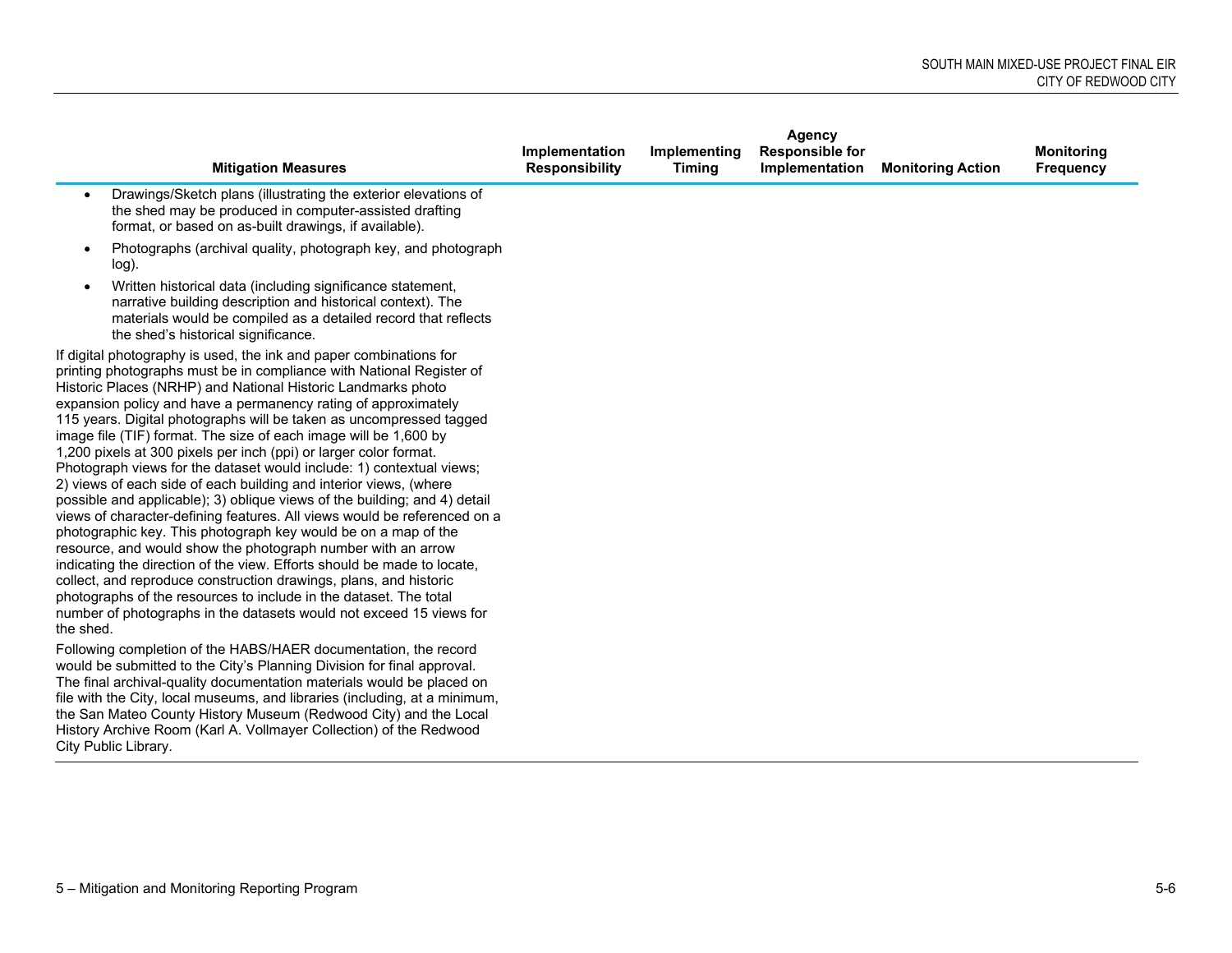| <b>Mitigation Measures</b>                                                                                                                                                                                                                                                                                                                                                                                                                                                                                                                                                                                                                                                                                                                                                                                                                                                                                                                                                                                                                                                                                                                                                                                                                                                                                                                                                                                                                                                                                                                                                                                                                | Implementation<br><b>Responsibility</b>                                          | Implementing<br><b>Timing</b>                                                              | <b>Agency</b><br><b>Responsible for</b><br>Implementation             | <b>Monitoring Action</b>                                                                                                                                                             | <b>Monitoring</b><br><b>Frequency</b>                                                         |
|-------------------------------------------------------------------------------------------------------------------------------------------------------------------------------------------------------------------------------------------------------------------------------------------------------------------------------------------------------------------------------------------------------------------------------------------------------------------------------------------------------------------------------------------------------------------------------------------------------------------------------------------------------------------------------------------------------------------------------------------------------------------------------------------------------------------------------------------------------------------------------------------------------------------------------------------------------------------------------------------------------------------------------------------------------------------------------------------------------------------------------------------------------------------------------------------------------------------------------------------------------------------------------------------------------------------------------------------------------------------------------------------------------------------------------------------------------------------------------------------------------------------------------------------------------------------------------------------------------------------------------------------|----------------------------------------------------------------------------------|--------------------------------------------------------------------------------------------|-----------------------------------------------------------------------|--------------------------------------------------------------------------------------------------------------------------------------------------------------------------------------|-----------------------------------------------------------------------------------------------|
| Mitigation Measure CR-1b: Perry's Fuel & Feed Shed Permanent<br>Interpretative Display. The project applicant would be required to create<br>a permanent interpretive display/panel/signage to the satisfaction of the<br>City's Planning Division for public exhibition concerning the history of<br>Perry's Fuel & Feed Shed, the site, and the feed and fuel industry in<br>Redwood City. The interpretive display/panel/signage would include<br>information from the archival documentation prepared under Mitigation<br>Measure CR-1a. The permanent interpretive display/panel/signage<br>would be installed in the project site in a highly visible public area on the<br>site of the rebuilt shed structure. Displayed photographs would include<br>information about Perry's Fuel & Feed Shed, the date of the<br>photograph, and photo credit/photo collection credit. The City's Planning<br>Division would be responsible for reviewing and approving the<br>interpretive display. All costs associated with the development and<br>installation of the permanent interpretive display would be borne by the<br>project applicant.                                                                                                                                                                                                                                                                                                                                                                                                                                                                                           | <b>Qualified Historian</b><br>or Architectural<br>Historian/Project<br>Applicant | Prior to<br>construction                                                                   | City of Redwood<br><b>City Community</b><br>Development<br>Department | Review and<br>Approve Interpretive Interpretive<br>Display                                                                                                                           | Once to Approve<br>Display and Once<br>to Verify<br>Installation at<br><b>Project Site</b>    |
| Mitigation Measure CR-1c: Shed Deconstruction, Architectural<br>Salvage, and Reuse. The project applicant would be required to consult<br>with the City's Planning Division regarding the feasibility of potential de-<br>construction, salvage, and reuse of architectural features from Perry's<br>Fuel & Feed Shed that would serve as important artifacts and physical<br>reminders of the shed's material existence. Examples of the property's<br>character-defining features that could be potentially salvaged, reused,<br>and integrated into the project design are the corrugated metal siding<br>and roofing, gable roof form with louvered-sided monitor, the<br>rectangular plan of the warehouse, and Ghost signage, which are<br>illustrated in Appendix CR of the report titled Historical Resource<br>Inventory and Evaluation Report, South Main Mixed-Use Project<br>prepared by AECOM. To the extent that it is reasonable and feasible as<br>determined by the City, the project applicant would, through careful<br>methods of planned deconstruction to avoid damage and loss, salvage<br>character-defining features and historic materials for reuse in new<br>construction on the site. No deconstruction or salvage of architectural<br>materials would occur until HABS documentation with photographic<br>inventory of key exterior features and materials is completed (in<br>accordance with Mitigation Measure CR-1a). Historic materials that are<br>contaminated, unsound, or decayed would not be included for salvage<br>and re-use and would be replaced with like and in-kind modern<br>materials. | Project Applicant                                                                | Prior to<br>construction/<br>demolition and<br>after HABS<br>documentation<br>is completed | City of Redwood<br><b>City Community</b><br>Development<br>Department | Consult with<br>Applicant and<br>Provide Direction on<br>Potential De-<br>construction,<br>Salvage, and<br>Reuse of<br>Architectural<br>Features from<br>Perry's Fuel & Feed<br>Shed | As Needed During<br>Consultation and<br>to Verify City's<br>Direction has been<br>Implemented |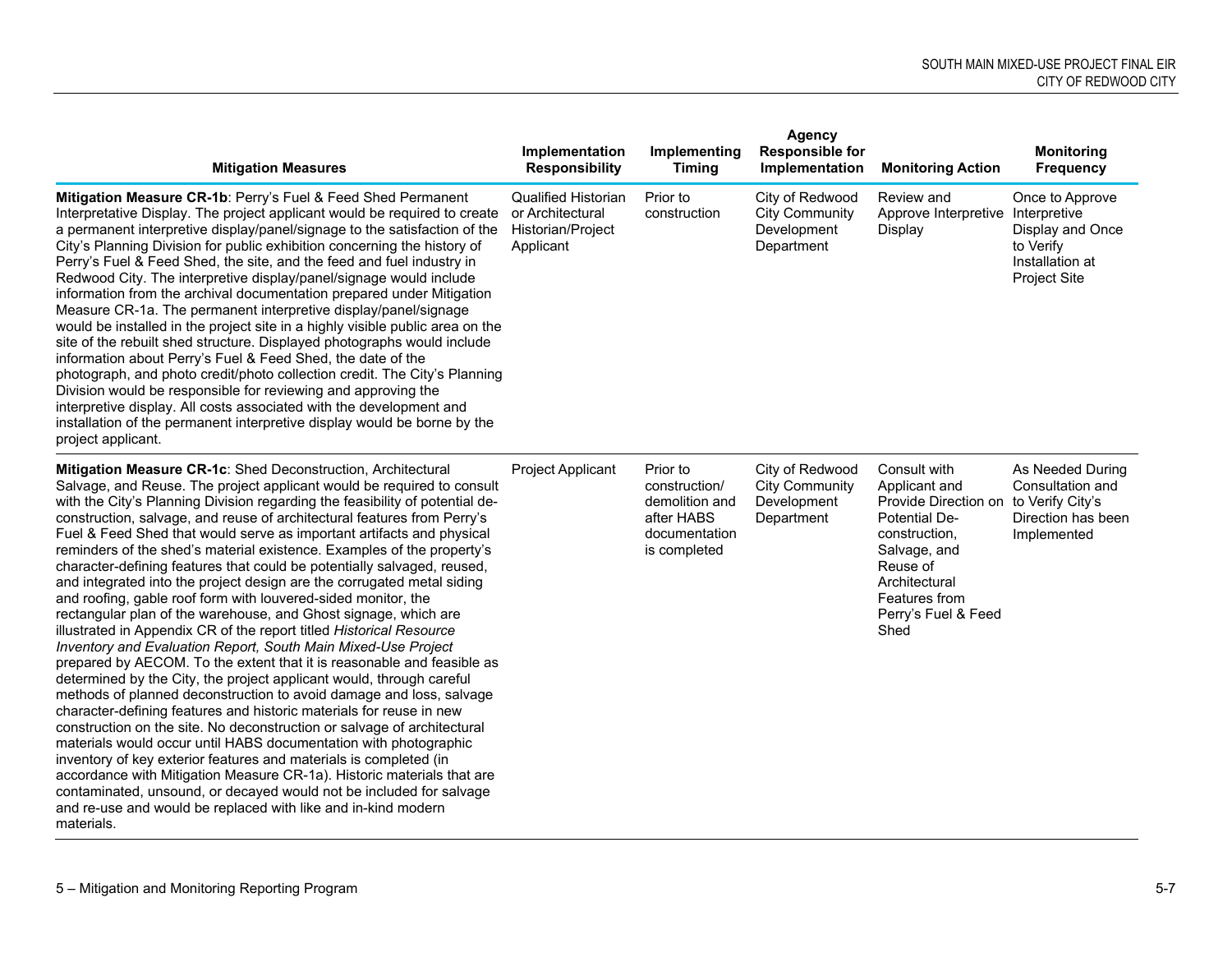|                                                                                                                                                                                                                                                                                                                                                                                                                                                                                                                                                                                                                                                                                                                                                                                                                                                                                                                                                                                                                                                                                                  |                                                                                  |                                                                                             | Agency                                                                |                                                                  |                                               |
|--------------------------------------------------------------------------------------------------------------------------------------------------------------------------------------------------------------------------------------------------------------------------------------------------------------------------------------------------------------------------------------------------------------------------------------------------------------------------------------------------------------------------------------------------------------------------------------------------------------------------------------------------------------------------------------------------------------------------------------------------------------------------------------------------------------------------------------------------------------------------------------------------------------------------------------------------------------------------------------------------------------------------------------------------------------------------------------------------|----------------------------------------------------------------------------------|---------------------------------------------------------------------------------------------|-----------------------------------------------------------------------|------------------------------------------------------------------|-----------------------------------------------|
| <b>Mitigation Measures</b>                                                                                                                                                                                                                                                                                                                                                                                                                                                                                                                                                                                                                                                                                                                                                                                                                                                                                                                                                                                                                                                                       | Implementation<br><b>Responsibility</b>                                          | Implementing<br><b>Timing</b>                                                               | <b>Responsible for</b><br>Implementation                              | <b>Monitoring Action</b>                                         | <b>Monitoring</b><br><b>Frequency</b>         |
| Mitigation Measure CR-1d: Historic Signage Archival Documentation.<br>In consultation with the City's Planning Division, the project applicant<br>would document the "Skate" sign mounted on the former indoor roller<br>rink at 1303 Main Street and the "Main Street Coin-Op Car Wash" sign<br>at 1385 Main Street prior to alteration, construction activities, removal,<br>or demolition. A detailed archival record of the signs would be prepared,<br>so that a record of the significant resources is maintained for public<br>information.                                                                                                                                                                                                                                                                                                                                                                                                                                                                                                                                               | <b>Qualified Historian</b><br>or Architectural<br>Historian/Project<br>Applicant | Prior to<br>construction<br>and after HABS/<br><b>HAER</b><br>documentation<br>is completed | City of Redwood<br><b>City Community</b><br>Development<br>Department | Review and<br>Approve<br>Documentation/File<br>with Repositories | Once at the<br>Completion of<br>Documentation |
| Prior to the commencement of construction or demolition activities for<br>the proposed project, professionals qualified under the Secretary of the<br>Interior's Professional Qualifications Standards (in history or<br>architectural history) (36 CFR Part 61) would prepare archival materials<br>consistent with the standards of the NPS HABS/HAER documentation.<br>The record would be equivalent to HABS/HAER Level III<br>documentation, and consist of:                                                                                                                                                                                                                                                                                                                                                                                                                                                                                                                                                                                                                                |                                                                                  |                                                                                             |                                                                       |                                                                  |                                               |
| Drawing: sketch plan.<br>$\bullet$                                                                                                                                                                                                                                                                                                                                                                                                                                                                                                                                                                                                                                                                                                                                                                                                                                                                                                                                                                                                                                                               |                                                                                  |                                                                                             |                                                                       |                                                                  |                                               |
| Photographs (archival quality, photograph key, and photograph<br>$\bullet$<br>log).                                                                                                                                                                                                                                                                                                                                                                                                                                                                                                                                                                                                                                                                                                                                                                                                                                                                                                                                                                                                              |                                                                                  |                                                                                             |                                                                       |                                                                  |                                               |
| Written historical data (including significance statement,<br>$\bullet$<br>narrative description and historical context). The materials<br>would be compiled as a detailed record that reflects the<br>resource's historical significance.                                                                                                                                                                                                                                                                                                                                                                                                                                                                                                                                                                                                                                                                                                                                                                                                                                                       |                                                                                  |                                                                                             |                                                                       |                                                                  |                                               |
| If digital photography is used, the ink and paper combinations for<br>printing photographs must be in compliance with NRHP and National<br>Historic Landmarks photo expansion policy and have a permanency<br>rating of approximately 115 years. Digital photographs will be taken as<br>uncompressed TIF file format. The size of each image will be 1,600 by<br>1,200 pixels at 300 ppi or larger color format. Photograph views for the<br>dataset would include: 1) contextual views; 2) views of each side of the<br>signs; 3) oblique views of the signs; and 4) detail views of character-<br>defining features. All views would be referenced on a photographic key.<br>This photograph key would be on a map of the resource, and would<br>show the photograph number with an arrow indicating the direction of<br>the view. Efforts should be made to locate, collect, and reproduce<br>construction drawings, plans, and historic photographs of the signs to<br>include in the dataset. The total number of photographs in the datasets<br>would not exceed six views for each sign. |                                                                                  |                                                                                             |                                                                       |                                                                  |                                               |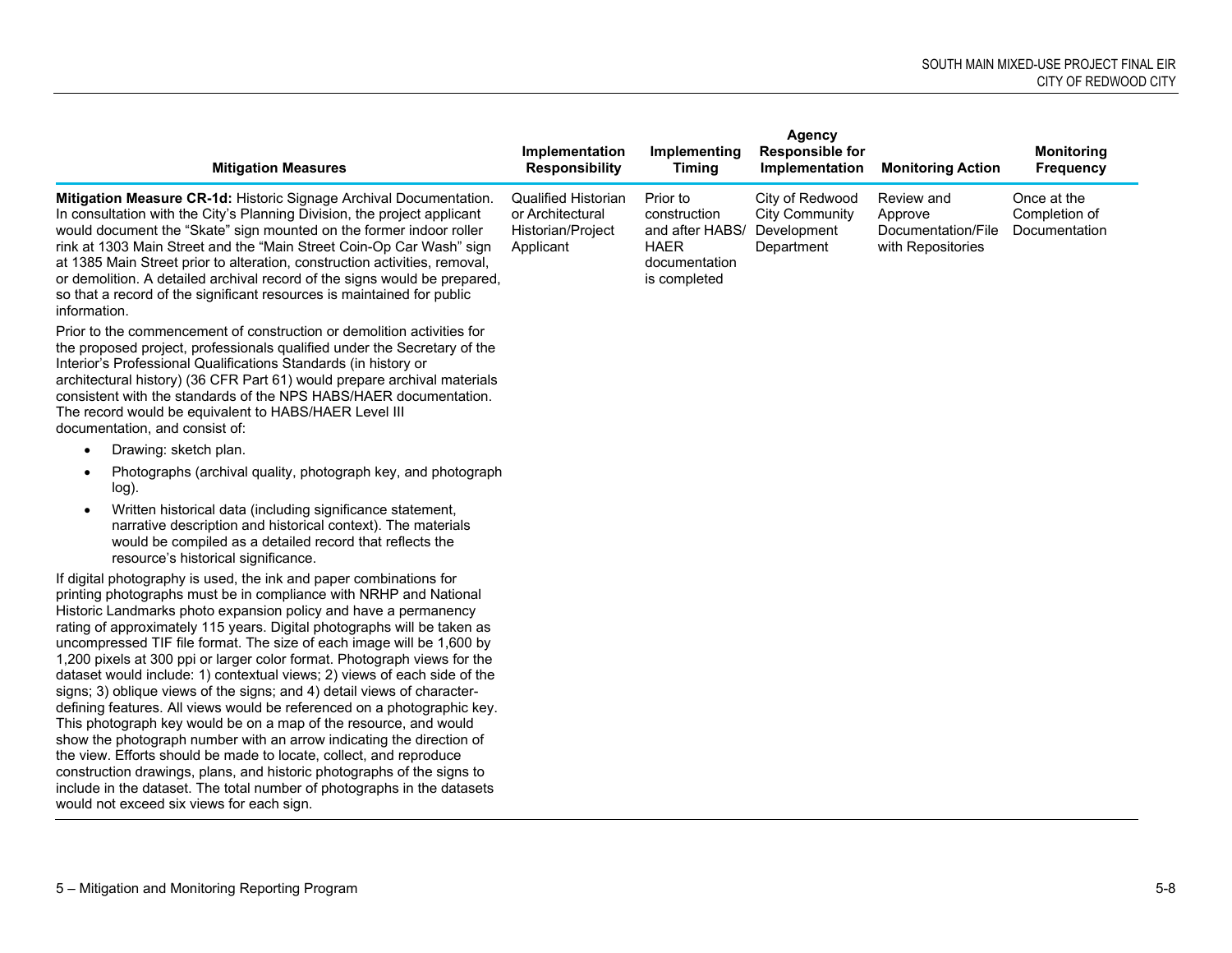| <b>Mitigation Measures</b>                                                                                                                                                                                                                                                                                                                                                                                                                                                                                                                                                                                                                                                                                                                                                                                                                                                                                                                                                                                                                                                                                                                                                                                                                                                                                                                                                                                                                                                                                                                                                                                                                                                                                                                                                                                                                                                                                                                                                                                                                                                                 | Implementation<br><b>Responsibility</b> | Implementing<br><b>Timing</b> | <b>Agency</b><br><b>Responsible for</b><br>Implementation             | <b>Monitoring Action</b>                                                                                            | <b>Monitoring</b><br><b>Frequency</b>   |
|--------------------------------------------------------------------------------------------------------------------------------------------------------------------------------------------------------------------------------------------------------------------------------------------------------------------------------------------------------------------------------------------------------------------------------------------------------------------------------------------------------------------------------------------------------------------------------------------------------------------------------------------------------------------------------------------------------------------------------------------------------------------------------------------------------------------------------------------------------------------------------------------------------------------------------------------------------------------------------------------------------------------------------------------------------------------------------------------------------------------------------------------------------------------------------------------------------------------------------------------------------------------------------------------------------------------------------------------------------------------------------------------------------------------------------------------------------------------------------------------------------------------------------------------------------------------------------------------------------------------------------------------------------------------------------------------------------------------------------------------------------------------------------------------------------------------------------------------------------------------------------------------------------------------------------------------------------------------------------------------------------------------------------------------------------------------------------------------|-----------------------------------------|-------------------------------|-----------------------------------------------------------------------|---------------------------------------------------------------------------------------------------------------------|-----------------------------------------|
| Following completion of the archival documentation, the record would be<br>submitted to the City's Planning Division for final approval. The final<br>archival-quality documentation materials would be placed on file with the<br>City, local museums, and libraries (including, at a minimum, the San Mateo<br>County History Museum (Redwood City) and the Local History Archive<br>Room (Karl A. Vollmayer Collection) of the Redwood City Public Library).                                                                                                                                                                                                                                                                                                                                                                                                                                                                                                                                                                                                                                                                                                                                                                                                                                                                                                                                                                                                                                                                                                                                                                                                                                                                                                                                                                                                                                                                                                                                                                                                                            |                                         |                               |                                                                       |                                                                                                                     |                                         |
| Mitigation Measure CR-1e: Historic Signage Salvage, Relocation, and<br>Plaque Installation. Prior to demolition, the project applicant shall<br>remove the "Skate" sign mounted on the former indoor roller rink at<br>1303 Main Street and the "Main Street Coin-Op Car Wash" sign at<br>1385 Main Street for salvage and potential reuse. The applicant shall<br>engage a professional in the sign industry to remove the signs and<br>prepare the signs for storage. The applicant shall store the signs either<br>on or off site in a secure location to ensure no damage or theft occurs to<br>the signs during construction activities.<br>The applicant shall integrate the signs into the project design in outdoor<br>or indoor spaces. Per National Park Service Preservation Brief 25: The<br>Preservation of Historic Signs guidance, relocating a sign to an interior<br>such as a lobby is less preferable than keeping a sign outside, but it<br>does preserve the sign.<br>If the applicant chooses to restore the signs, they shall engage a<br>professional in the sign industry for repairs using the National Park<br>Service Preservation Brief 25: The Preservation of Historic Signs as<br>quidance for the work.<br>The applicant shall install plaques at the relocated signs. The applicant<br>shall engage a qualified historian or architectural historian to prepare text<br>and content for the plaques, which would be reviewed by City's Planning<br>Division. The plaques at the relocation sites shall include a brief history of<br>the business the sign was associated with, the significance of the sign,<br>why the sign was moved, the original site address, and the date of<br>relocation. The applicant shall engage a sign-maker to fabricate the<br>plaques for installation at the original and relocation sites of the signage.<br>All costs associated with the development and installation of the plaques<br>would be borne by the project applicant.<br>If it is not feasible for the project applicant to integrate one or both of the | Project Applicant/<br>Sign Professional | Prior to<br>construction      | City of Redwood<br><b>City Community</b><br>Development<br>Department | Approve Storage,<br><b>Review New</b><br>Signage and<br>Plaques, or<br>Approve Signage<br><b>Donation for Reuse</b> | As Needed for<br>Review and<br>Approval |
| signs into the project plans, the project applicant shall make the signage<br>available to museums, archives, and curation facilities; City<br>departments; and nonprofit organizations to preserve, interpret, and<br>display the history of the historical resource. The applicant shall give<br>representatives of these groups the opportunity to relocate the salvage<br>signs for reuse in other locations.                                                                                                                                                                                                                                                                                                                                                                                                                                                                                                                                                                                                                                                                                                                                                                                                                                                                                                                                                                                                                                                                                                                                                                                                                                                                                                                                                                                                                                                                                                                                                                                                                                                                          |                                         |                               |                                                                       |                                                                                                                     |                                         |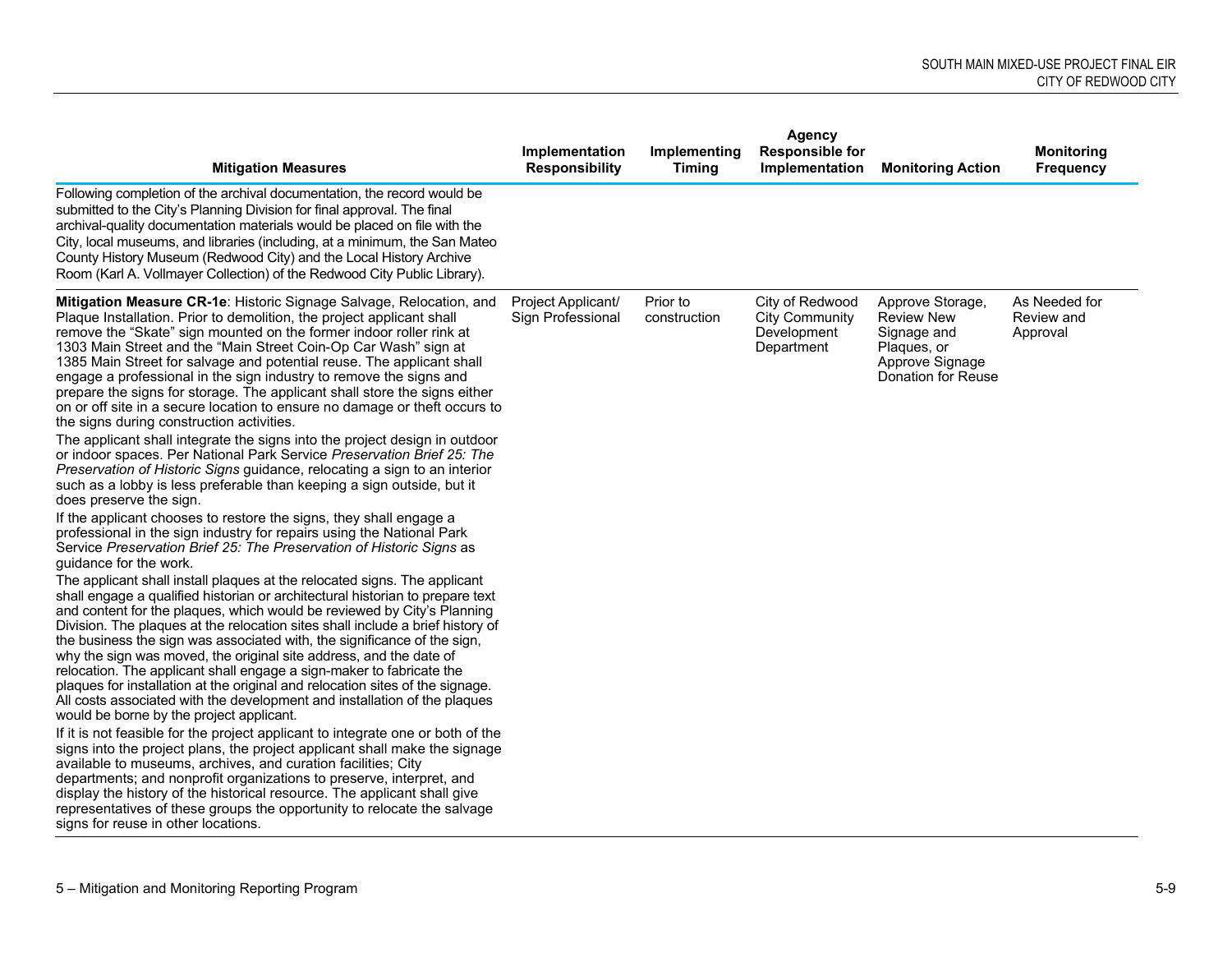|                                                                                                                                                                                                                                                                                                                                                                                                                                                                                                                                                                                                                                                                                                                                                                                                                                                                                                                                                                                                                                                                                                                                                                                                                                                                                                                                                                                                                                                                                                                                                                                                                                                                    |                                                                                              |                               | Agency                                                                |                                                                      |                                                                |
|--------------------------------------------------------------------------------------------------------------------------------------------------------------------------------------------------------------------------------------------------------------------------------------------------------------------------------------------------------------------------------------------------------------------------------------------------------------------------------------------------------------------------------------------------------------------------------------------------------------------------------------------------------------------------------------------------------------------------------------------------------------------------------------------------------------------------------------------------------------------------------------------------------------------------------------------------------------------------------------------------------------------------------------------------------------------------------------------------------------------------------------------------------------------------------------------------------------------------------------------------------------------------------------------------------------------------------------------------------------------------------------------------------------------------------------------------------------------------------------------------------------------------------------------------------------------------------------------------------------------------------------------------------------------|----------------------------------------------------------------------------------------------|-------------------------------|-----------------------------------------------------------------------|----------------------------------------------------------------------|----------------------------------------------------------------|
| <b>Mitigation Measures</b>                                                                                                                                                                                                                                                                                                                                                                                                                                                                                                                                                                                                                                                                                                                                                                                                                                                                                                                                                                                                                                                                                                                                                                                                                                                                                                                                                                                                                                                                                                                                                                                                                                         | Implementation<br><b>Responsibility</b>                                                      | Implementing<br><b>Timing</b> | <b>Responsible for</b><br>Implementation                              | <b>Monitoring Action</b>                                             | <b>Monitoring</b><br><b>Frequency</b>                          |
| <b>Mitigation Measure TRIBAL-1: Procedures for Inadvertent Discovery</b><br>of Cultural Resources. In the event that sensitive cultural resources are<br>identified during project site preparation or construction activities, work<br>shall be halted until a qualified archaeologist is contacted and makes<br>recommendations. Specifically, if deposits of prehistoric or historic<br>archaeological resources are encountered during project construction<br>activities, all work within an appropriate buffer area around the<br>discovery shall be stopped, and a qualified archaeologist meeting<br>federal criteria under 36 CFR Part 61 shall be contacted to assess the<br>deposit(s) and make recommendations.                                                                                                                                                                                                                                                                                                                                                                                                                                                                                                                                                                                                                                                                                                                                                                                                                                                                                                                                        | Construction<br>Contractor/Qualified construction<br>Archaeologist/<br><b>County Coroner</b> | During                        | City of Redwood<br><b>City Community</b><br>Development<br>Department | Review and Confirm As Needed if<br>Assessment and<br>Recommendations | Resources are<br>Discovered and<br>Recommendations<br>are Made |
| If deposits of prehistoric or historic archaeological materials cannot be<br>avoided by project activities, the City shall confirm that the project applicant<br>has retained a qualified archaeologist to evaluate the potential historic<br>significance of the resource(s). If the deposits are determined to be non-<br>significant by a qualified archaeologist, avoidance is not necessary. If the<br>deposits are determined to be potentially significant by the qualified<br>archaeologist, the resources shall be avoided if feasible. If avoidance is not<br>feasible, project impacts shall be mitigated in accordance with the<br>recommendations of the archaeologist, in coordination with the City and<br>CEQA Guidelines Section 15126.4 (b)(3)(C), which requires implementation<br>of a data recovery plan. The data recovery plan shall include provisions for<br>adequately recovering all scientifically consequential information from and<br>about any discovered archaeological materials and include<br>recommendations for the treatment of these resources. In-place<br>preservation of the archaeological resources is the preferred manner of<br>mitigating potential impacts, because it maintains the relationship between<br>the resource and the archaeological context. In-place preservation also<br>reduces the potential for conflicts with the religious or cultural values of<br>groups associated with the resource. Other mitigation options include, but<br>are not limited to, the full or partial removal and curation of the resource.<br>The City shall confirm that the project applicant has retained a qualified |                                                                                              |                               |                                                                       |                                                                      |                                                                |
| archaeologist for the preparation and implementation of the data recovery<br>plan, which shall be conducted prior to any additional earth-moving<br>activities in the area of the resource. The recovery plan shall be submitted<br>to the project applicant, the City, and the Northwest Information Center<br>(NWIC). Once the recovery plan is reviewed and approved by the City<br>and any appropriate resource recovery completed, project construction<br>activity in the area of the find may resume. A data recovery plan shall not<br>be required for resources that have been deemed by the NWIC as<br>adequately recorded and recovered by studies already completed.                                                                                                                                                                                                                                                                                                                                                                                                                                                                                                                                                                                                                                                                                                                                                                                                                                                                                                                                                                                   |                                                                                              |                               |                                                                       |                                                                      |                                                                |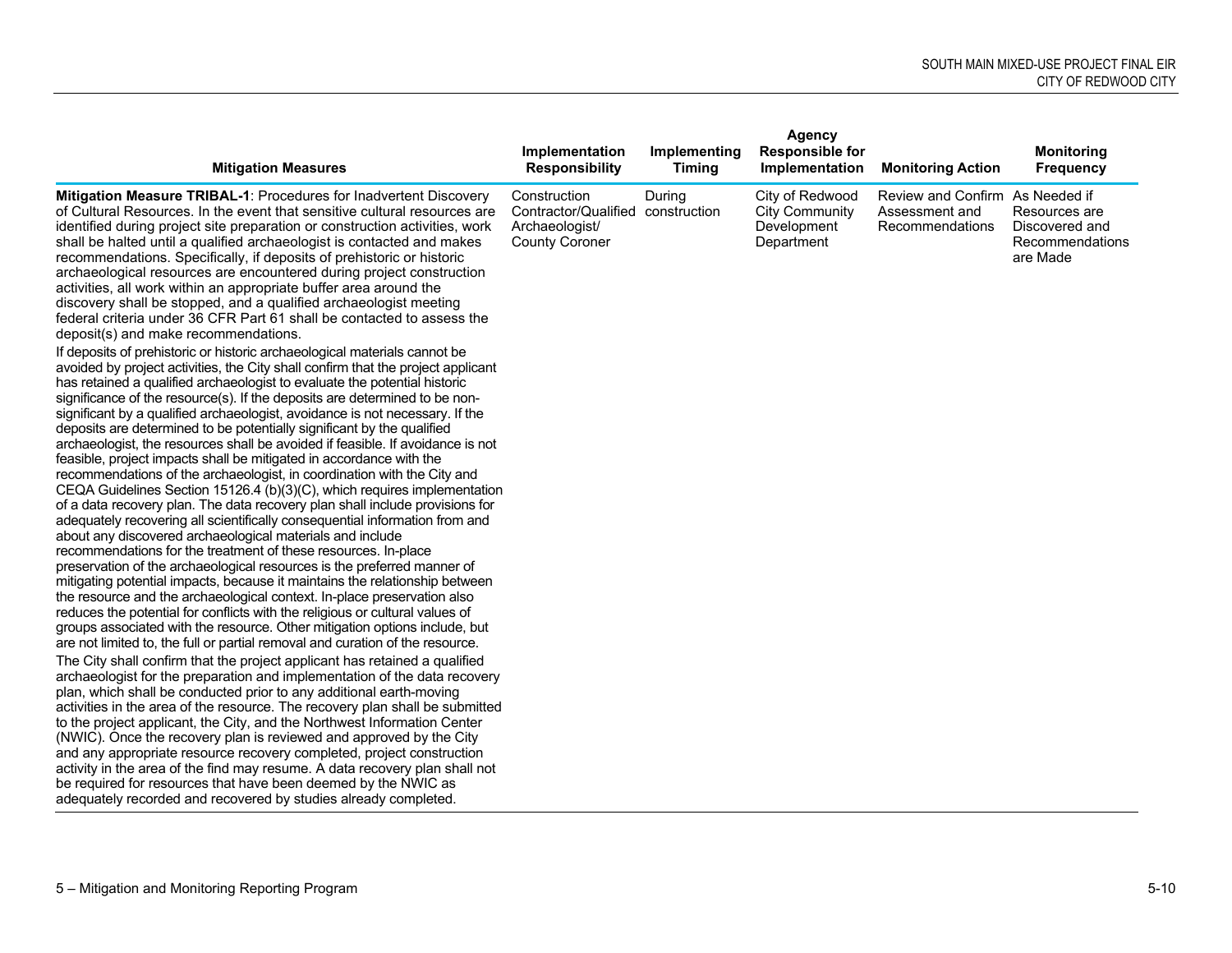| <b>Mitigation Measures</b>                                                                                                                                                                                                                                                                                                                                                                                                                                                                                                                                                                                                                                                                                                                                                                                                                                                                                                                                                                                                                                                                                                                                          | Implementation<br><b>Responsibility</b> | Implementing<br><b>Timing</b>                                            | <b>Agency</b><br><b>Responsible for</b><br>Implementation             | <b>Monitoring Action</b>                                                                                                                                 | <b>Monitoring</b><br><b>Frequency</b>                                                                      |
|---------------------------------------------------------------------------------------------------------------------------------------------------------------------------------------------------------------------------------------------------------------------------------------------------------------------------------------------------------------------------------------------------------------------------------------------------------------------------------------------------------------------------------------------------------------------------------------------------------------------------------------------------------------------------------------------------------------------------------------------------------------------------------------------------------------------------------------------------------------------------------------------------------------------------------------------------------------------------------------------------------------------------------------------------------------------------------------------------------------------------------------------------------------------|-----------------------------------------|--------------------------------------------------------------------------|-----------------------------------------------------------------------|----------------------------------------------------------------------------------------------------------------------------------------------------------|------------------------------------------------------------------------------------------------------------|
| Mitigation Measure TRIBAL-2: Worker Training. Prior to the issuance<br>of grading permits, the City shall confirm the applicant has required all<br>construction crews to undergo adequate training for the identification of<br>federal- or state-eligible cultural resources; and that the construction<br>crews are aware of the potential for previously undiscovered<br>archaeological resources on site; of the laws protecting these resources<br>and associated penalties; and of the procedures to follow should they<br>discover cultural resources during project-related work.                                                                                                                                                                                                                                                                                                                                                                                                                                                                                                                                                                          | Project Applicant                       | Prior to<br>issuance of<br>grading permits                               | City of Redwood<br><b>City Community</b><br>Development<br>Department | Confirm<br>Implementation of<br>Training<br>Requirements                                                                                                 | Once Prior to<br>Permit Issuance                                                                           |
| Geology, Soils, and Seismicity                                                                                                                                                                                                                                                                                                                                                                                                                                                                                                                                                                                                                                                                                                                                                                                                                                                                                                                                                                                                                                                                                                                                      |                                         |                                                                          |                                                                       |                                                                                                                                                          |                                                                                                            |
| Mitigation Measure GEO-1: Final Geotechnical Report, Plan Review,<br>and Construction Observations. Prior to final project design, a qualified<br>geotechnical engineer shall be retained by the applicant to provide a<br>final geotechnical report, based on additional site investigations,<br>including determination of the presence of expansive soils, as<br>necessary. The final geotechnical report shall include recommendations<br>for foundation design or other measures necessary to conform to the<br>most recent version of the California Building Code. Recommendations<br>of the final geotechnical report shall be implemented in the final project<br>design, and project plans and specifications shall be reviewed by a<br>qualified geotechnical engineer to confirm that the geotechnical<br>recommendations have been adequately incorporated. During<br>construction, a qualified geotechnical engineer shall be retained to<br>observe foundation installation, ground improvements, and fill<br>placement; and to revise geotechnical recommendations in response to<br>site conditions encountered during construction, if necessary. | Qualified<br>Geotechnical<br>Engineer   | Prior to<br>issuance of<br>grading permits<br>and during<br>construction | City of Redwood<br><b>City Community</b><br>Development<br>Department | Review and<br>Approve<br>Geotechnical<br>Report and<br>Inclusion of<br>Appropriate<br>Recommendations<br>in Project Design<br>and During<br>Construction | Once Prior to<br>Permit Issuance<br>and As Needed to<br>Verify<br>Implementation at<br><b>Project Site</b> |
| Mitigation Measure GEO-2: Procedures for Inadvertent Discovery of<br>Paleontological Resources. In the event that sensitive cultural resources<br>are identified during project site preparation or construction activities,<br>work shall be halted until a qualified paleontologist is contacted and<br>makes recommendations. Specifically, if deposits of paleontologist<br>resources are encountered during project construction activities, all work<br>within an appropriate buffer area around the discovery shall be stopped,<br>and a qualified paleontologist meeting federal criteria under 36 CFR<br>Part 61 shall be contacted to assess the deposit(s) and make<br>recommendations.<br>If deposits of paleontological materials cannot be avoided by project<br>activities, the City shall confirm that the project applicant has retained a                                                                                                                                                                                                                                                                                                         | Qualified<br>Paleontologist             | During<br>construction                                                   | City of Redwood<br><b>City Community</b><br>Development<br>Department | Review and Confirm As Needed if<br>Assessment and<br>Recommendations                                                                                     | Resources are<br>Discovered and<br>Recommendations<br>are Made                                             |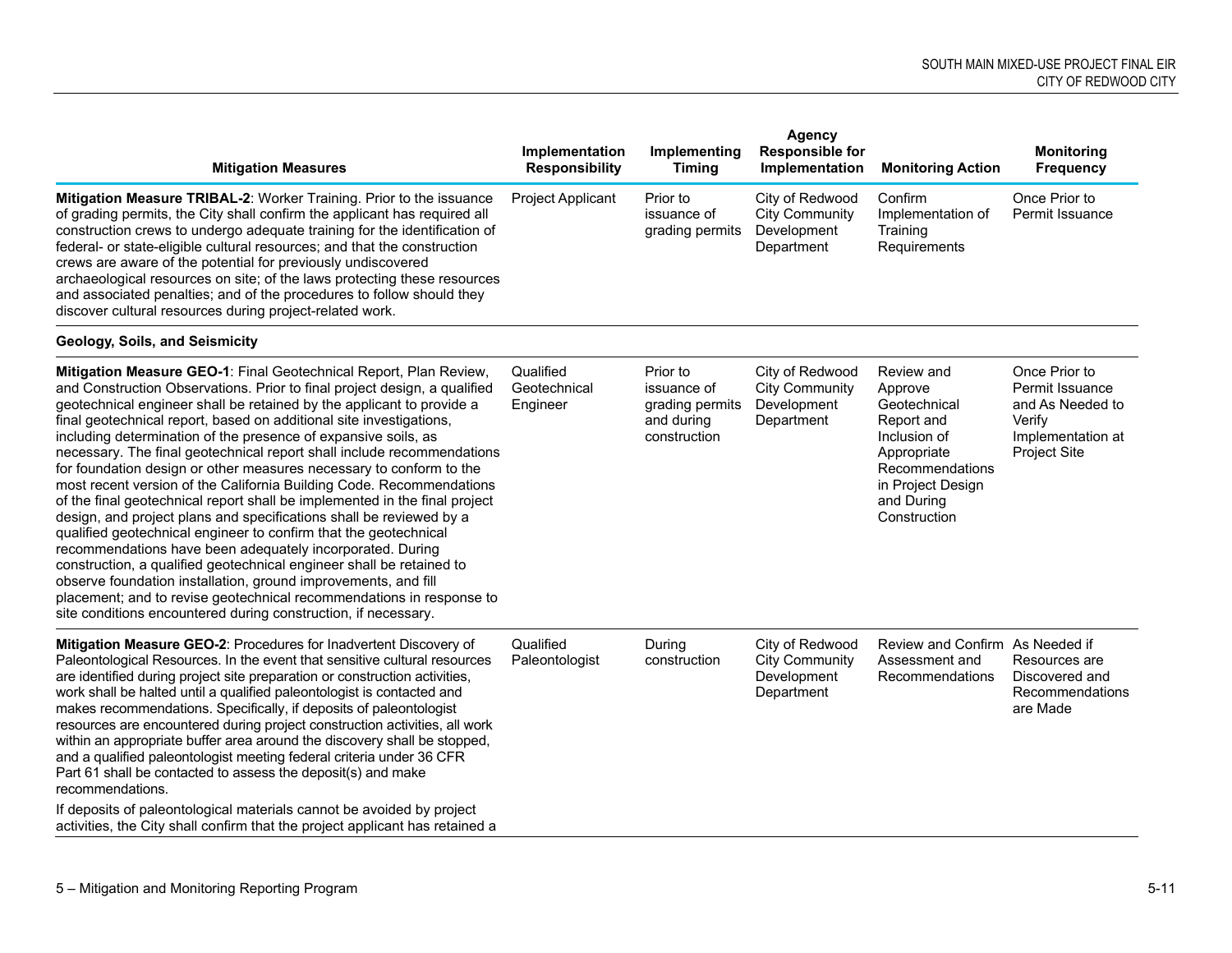|                                                                                                                                                                                                                                                                                                                                                                                                                                                                                                                                                                                                                                                                                                                                                                                                                                                                                                                                                                                                                                                                                                                                                                                                                                                                                                                                                                                              | <b>Implementation</b> | Implementing | Agency<br><b>Responsible for</b> |                          | <b>Monitoring</b> |
|----------------------------------------------------------------------------------------------------------------------------------------------------------------------------------------------------------------------------------------------------------------------------------------------------------------------------------------------------------------------------------------------------------------------------------------------------------------------------------------------------------------------------------------------------------------------------------------------------------------------------------------------------------------------------------------------------------------------------------------------------------------------------------------------------------------------------------------------------------------------------------------------------------------------------------------------------------------------------------------------------------------------------------------------------------------------------------------------------------------------------------------------------------------------------------------------------------------------------------------------------------------------------------------------------------------------------------------------------------------------------------------------|-----------------------|--------------|----------------------------------|--------------------------|-------------------|
| <b>Mitigation Measures</b>                                                                                                                                                                                                                                                                                                                                                                                                                                                                                                                                                                                                                                                                                                                                                                                                                                                                                                                                                                                                                                                                                                                                                                                                                                                                                                                                                                   | <b>Responsibility</b> | Timing       | Implementation                   | <b>Monitoring Action</b> | <b>Frequency</b>  |
| qualified paleontologist to evaluate the potential historic significance of<br>the resource(s). If the deposits are determined to be non-significant by a<br>qualified paleontologist, avoidance is not necessary. If the deposits are<br>determined to be potentially significant by the qualified paleontologist,<br>the resources shall be avoided if feasible. If avoidance is not feasible,<br>project impacts shall be mitigated in accordance with the<br>recommendations of the paleontologist in coordination with the City and<br>CEQA Guidelines Section 15126.4 (b)(3)(C), which requires<br>implementation of a data recovery plan. The data recovery plan shall<br>include provisions for adequately recovering all scientifically<br>consequential information from and about any discovered<br>paleontological materials and include recommendations for the<br>treatment of these resources. In-place preservation of the<br>paleontological resources is the preferred manner of mitigating potential<br>impacts, because it maintains the relationship between the resource<br>and the context. In-place preservation also reduces the potential for<br>conflicts with the religious or cultural values of groups associated with<br>the resource. Other mitigation options include, but are not limited to, the<br>full or partial removal and curation of the resource. |                       |              |                                  |                          |                   |

#### **Hazards and Hazardous Materials**

| <b>Mitigation Measure HAZ-1: Hazardous Building Materials Survey and</b><br>Abatement. Prior to building permit issuance for demolition or renovation<br>activities of any structures, the applicant shall retain a certified hazardous<br>waste contractor to determine the presence or absence of building<br>materials or equipment that contain hazardous materials, including<br>asbestos and lead-based paint. If such substances are found to be present,<br>the contractor shall properly remove and dispose of these hazardous<br>materials in accordance with federal and state law. All removal activities<br>shall be completed prior to permit issuance for demolition activities.<br>Following completion of removal activities, the applicant shall submit<br>documentation to the BAAQMD and the City verifying that all hazardous<br>materials were properly removed and disposed. | Certified Hazardous<br>Waste Contractor/<br>Project Applicant | Prior to<br>issuance of<br>demolition<br>permits                         | City of Redwood<br><b>City Community</b><br>Development<br>Department | Review and Confirm<br>Assessment and<br>Recommendations | Once to Confirm<br>Removal and<br>Once to Review<br>and Approve<br><b>Documentation</b> |
|-----------------------------------------------------------------------------------------------------------------------------------------------------------------------------------------------------------------------------------------------------------------------------------------------------------------------------------------------------------------------------------------------------------------------------------------------------------------------------------------------------------------------------------------------------------------------------------------------------------------------------------------------------------------------------------------------------------------------------------------------------------------------------------------------------------------------------------------------------------------------------------------------------|---------------------------------------------------------------|--------------------------------------------------------------------------|-----------------------------------------------------------------------|---------------------------------------------------------|-----------------------------------------------------------------------------------------|
| <b>Mitigation Measure HAZ-2:</b> Site Mitigation Plan. Prior to the issuance of a<br>grading permit and before any substantial ground disturbance, the applicant<br>shall hire a qualified environmental professional to prepare a Site<br>Management Plan (SMP) for the project site. The SMP, and any remedial<br>actions required as part of it, shall be implemented by the applicant and its                                                                                                                                                                                                                                                                                                                                                                                                                                                                                                   | <b>Project Applicant</b>                                      | Prior to<br>issuance of<br>grading permits<br>and during<br>construction | City of Redwood<br><b>City Community</b><br>Development<br>Department | Review and<br>Approve SMP                               | Once to Review<br>SMP and As<br>Needed if Issues<br>are Discovered                      |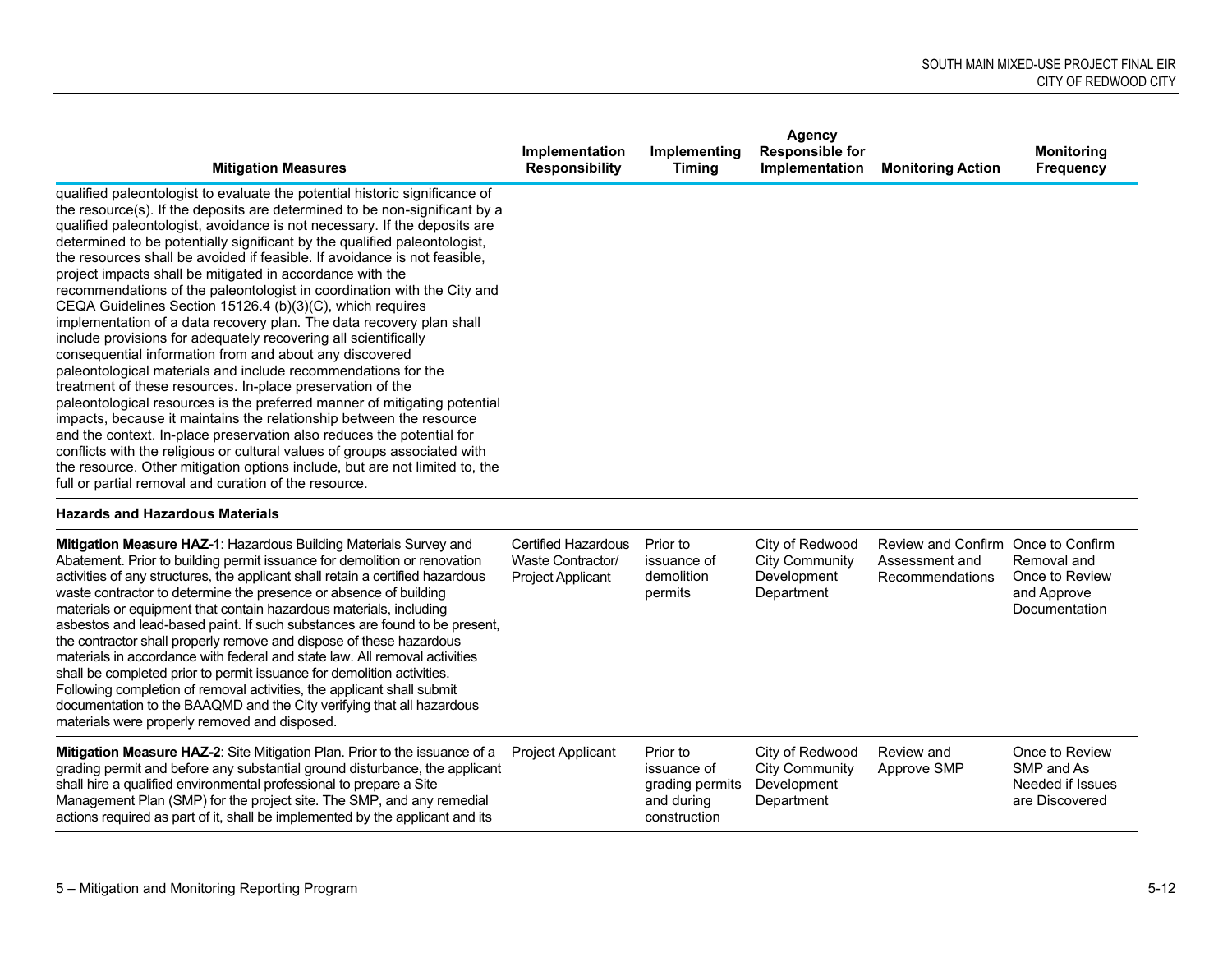|                                                                                                                                                                                                                                                                                                                                                                                                                                                                                                                                                                                                                                                                                                                                                                                             |                                         |                               | <b>Agency</b>                            |                          |                                       |
|---------------------------------------------------------------------------------------------------------------------------------------------------------------------------------------------------------------------------------------------------------------------------------------------------------------------------------------------------------------------------------------------------------------------------------------------------------------------------------------------------------------------------------------------------------------------------------------------------------------------------------------------------------------------------------------------------------------------------------------------------------------------------------------------|-----------------------------------------|-------------------------------|------------------------------------------|--------------------------|---------------------------------------|
| <b>Mitigation Measures</b>                                                                                                                                                                                                                                                                                                                                                                                                                                                                                                                                                                                                                                                                                                                                                                  | Implementation<br><b>Responsibility</b> | Implementing<br><b>Timing</b> | <b>Responsible for</b><br>Implementation | <b>Monitoring Action</b> | <b>Monitoring</b><br><b>Frequency</b> |
| contractors to the satisfaction of the relevant oversight agencies (City of<br>Redwood City Fire Department, San Francisco Bay Regional Water Quality<br>Control Board (RWQCB), and/or designated San Mateo County or State<br>Department oversight agency, or other appropriate agency having<br>jurisdiction) to ensure sufficient minimization of risk to human health and the<br>environment is completed.                                                                                                                                                                                                                                                                                                                                                                              |                                         |                               |                                          |                          | During<br>Construction                |
| At a minimum, the SMP shall:                                                                                                                                                                                                                                                                                                                                                                                                                                                                                                                                                                                                                                                                                                                                                                |                                         |                               |                                          |                          |                                       |
| • Establish minimum requirements for worker training and site-specific<br>health and safety plans, to protect the general public and workers in the<br>construction area (note: these requirements and all previous<br>environmental sampling results shall be provided by the applicant to all<br>contractors, who shall be responsible for developing their own<br>construction worker health and safety plans and training requirements).                                                                                                                                                                                                                                                                                                                                                |                                         |                               |                                          |                          |                                       |
| • Establish appropriate site-specific cleanup targets for site soils that are<br>protective of human health and the environment, based on the proposed<br>future land uses(s). At a minimum, these targets shall be equal to, or<br>more protective than the RWQCB Ecological Screening Levels (ESLs)<br>for Residential Use; or in the case of contaminants that have naturally<br>occurring background levels that exceed the residential ESLs, the<br>target shall be equal to, or more protective than, the regional<br>background level for that contaminant.                                                                                                                                                                                                                          |                                         |                               |                                          |                          |                                       |
| • Identify and implement measures such as excavation, containment,<br>or treatment of the contaminated soils to achieve the plan's cleanup<br>targets, and/or to provide protection of future site users from<br>exposure to remaining soil (if any) that exceed the plan's clean-up<br>targets, including:                                                                                                                                                                                                                                                                                                                                                                                                                                                                                 |                                         |                               |                                          |                          |                                       |
| Description of post-excavation confirmation sampling<br>requirements. If residual contamination remains at the site above<br>the site-specific cleanup targets, include appropriate controls,<br>including institutional controls where and if necessary, to assure<br>that activities by future users do not expose them to unacceptable<br>health and safety risks. Such controls may include, but are not<br>limited to, visual barriers over contaminated soil, followed by a cap<br>of clean soil or hard surface materials; operation and maintenance<br>protocols for any disturbance of contaminated soils; and recording<br>of deed restrictions, such as activity and use limitations, with the<br>San Mateo County Recorder's Office to assure that the remedy is<br>maintained. |                                         |                               |                                          |                          |                                       |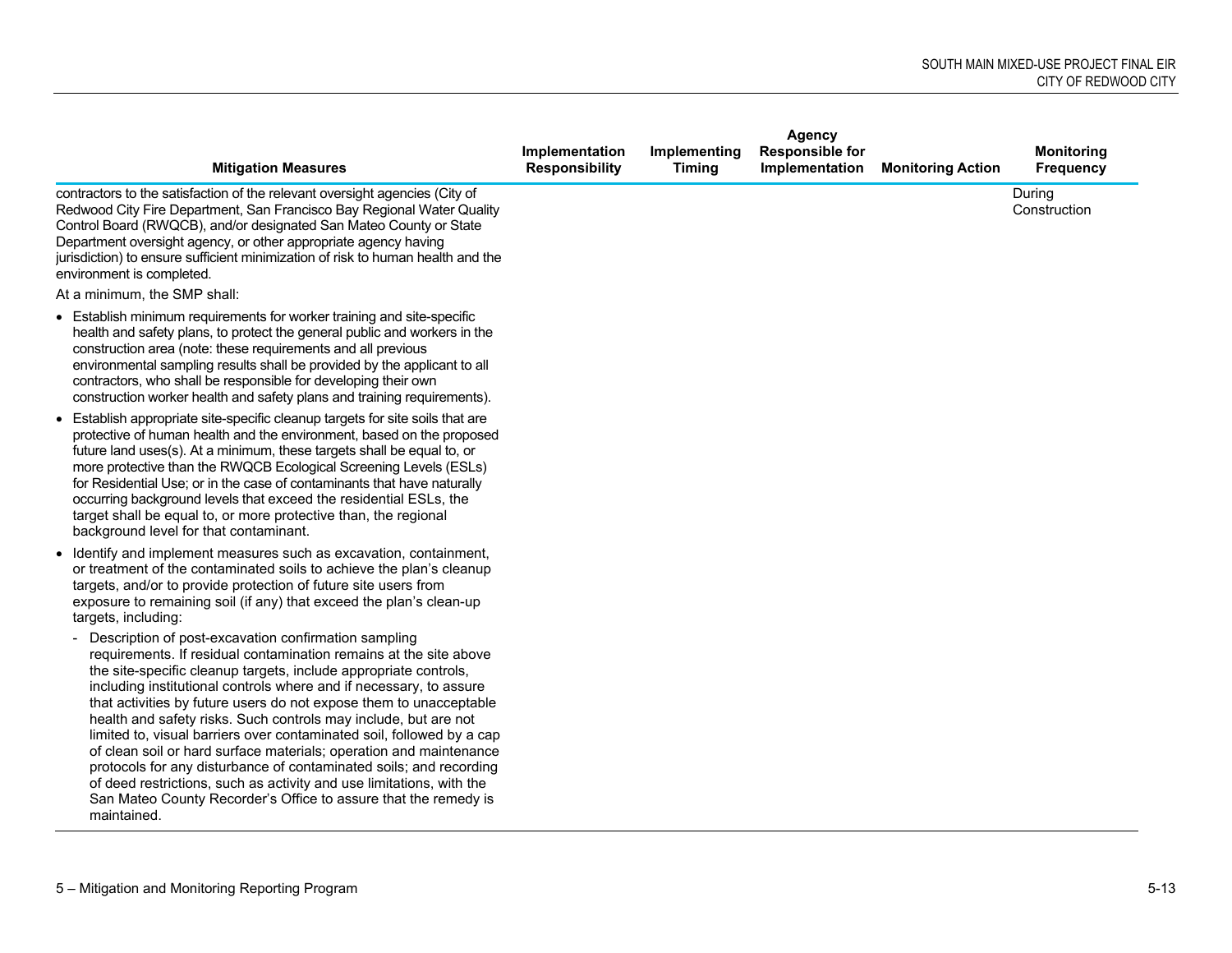|                                                                                                                                                                                                                                                                                                                                                                                                                                                                                                                                                |                                         |                               | <b>Agency</b>                            |                          |                                       |
|------------------------------------------------------------------------------------------------------------------------------------------------------------------------------------------------------------------------------------------------------------------------------------------------------------------------------------------------------------------------------------------------------------------------------------------------------------------------------------------------------------------------------------------------|-----------------------------------------|-------------------------------|------------------------------------------|--------------------------|---------------------------------------|
| <b>Mitigation Measures</b>                                                                                                                                                                                                                                                                                                                                                                                                                                                                                                                     | Implementation<br><b>Responsibility</b> | Implementing<br><b>Timing</b> | <b>Responsible for</b><br>Implementation | <b>Monitoring Action</b> | <b>Monitoring</b><br><b>Frequency</b> |
| If excavated soils are to be reused on site, characterization shall<br>be undertaken to determine that such materials do not exceed the<br>established cleanup targets for the site, or that such reused<br>materials are subject to appropriate controls, as described in the<br>bullet point above for addressing residual contamination.                                                                                                                                                                                                    |                                         |                               |                                          |                          |                                       |
| If excess materials are off-hauled, waste profiling of the material<br>shall be completed and documented. Materials classified as<br>nonhazardous waste shall be transported under a bill of lading.<br>Materials classified as hazardous waste shall be transported under<br>a hazardous waste manifest. All materials shall be disposed of at<br>an appropriately licensed landfill or facility.                                                                                                                                             |                                         |                               |                                          |                          |                                       |
| Trucking operations shall comply with the California Department of<br>Transportation and any other applicable regulations, and all trucks<br>shall be licensed and permitted to carry the appropriate waste<br>classification. The tracking of dirt by trucks leaving the project site<br>shall be minimized by cleaning the wheels on exiting and cleaning<br>the loading zone and exit area as needed.                                                                                                                                       |                                         |                               |                                          |                          |                                       |
| • Establish procedures for dewatering of construction excavations<br>and/or dewatering of excavated sediments prior to off-hauling (if<br>required), consistent with federal, state, and local regulations<br>specifying methods of water collection, handling, transport,<br>treatment, discharge, and disposal for all water produced by<br>dewatering activities.                                                                                                                                                                           |                                         |                               |                                          |                          |                                       |
| • Identify measures to protect future site users from contact with<br>contaminants from the regional groundwater plume, including<br>intrusion of soil-gas vapors emitted from the plume. Such measures<br>may include vapor extraction systems, vapor intrusion barriers,<br>operation and maintenance protocols for any disturbance of<br>groundwater; and recording of deed restrictions, such as activity and<br>use limitations, with the San Mateo County Recorder's Office to<br>assure that the implemented remedy(ies) is maintained. |                                         |                               |                                          |                          |                                       |
| • Include contingency measures to address unanticipated conditions or<br>contaminants encountered during construction and development<br>activities. The contingency measures shall establish and describe<br>procedures for responding in the event that unanticipated subsurface<br>hazards or hazardous material releases are discovered during<br>construction, including appropriately notifying nearby property<br>owners, schools, and residents, and following appropriate site control                                                |                                         |                               |                                          |                          |                                       |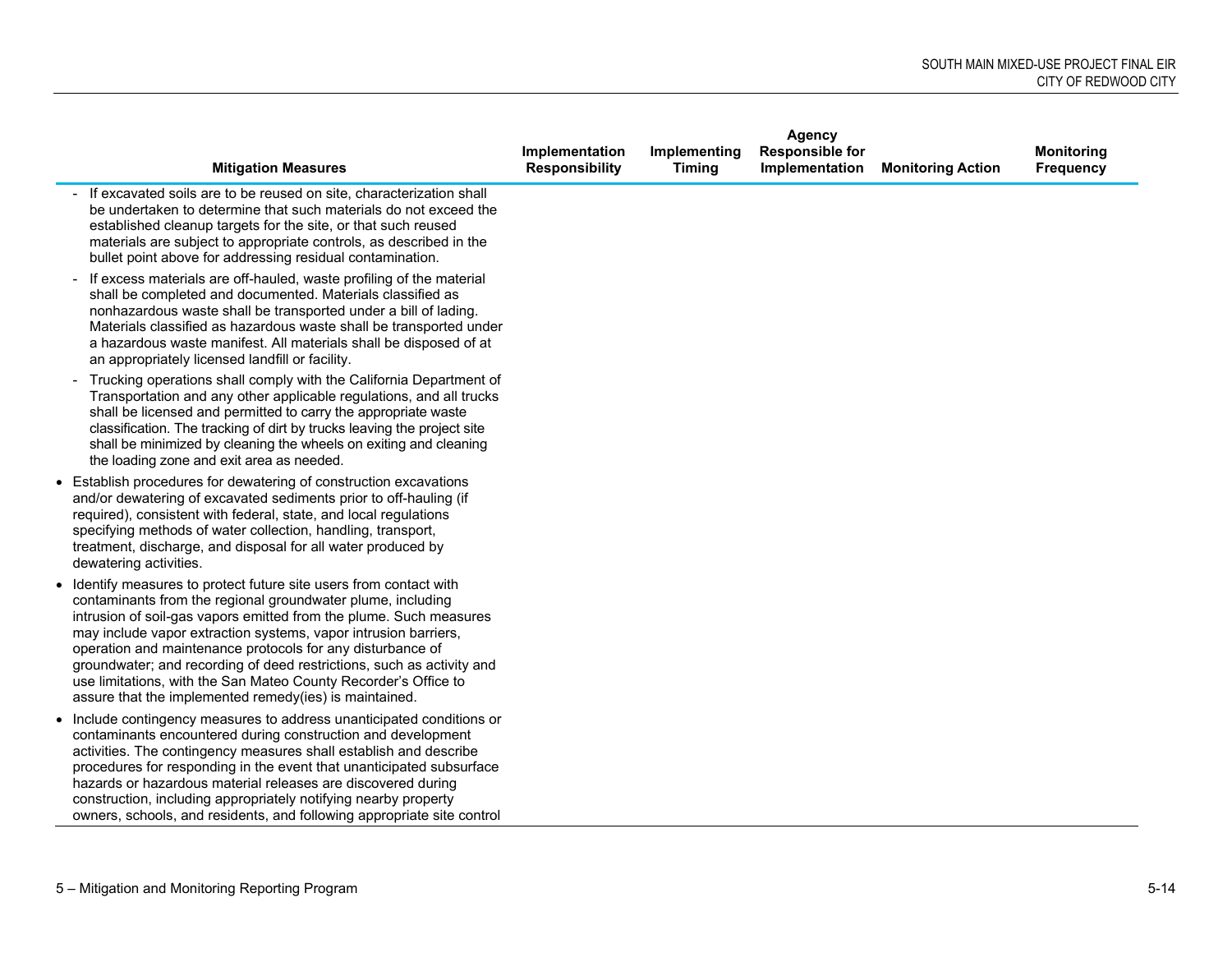| <b>Mitigation Measures</b>                                                                                                                                                                                                                                                                                                                                                                                                                                                                                                                                                                                             | Implementation<br><b>Responsibility</b> | Implementing<br><b>Timing</b>                             | Agency<br><b>Responsible for</b><br>Implementation                    | <b>Monitoring Action</b>                | <b>Monitoring</b><br><b>Frequency</b>                                   |
|------------------------------------------------------------------------------------------------------------------------------------------------------------------------------------------------------------------------------------------------------------------------------------------------------------------------------------------------------------------------------------------------------------------------------------------------------------------------------------------------------------------------------------------------------------------------------------------------------------------------|-----------------------------------------|-----------------------------------------------------------|-----------------------------------------------------------------------|-----------------------------------------|-------------------------------------------------------------------------|
| procedures. Control procedures would include, but not be limited to<br>further investigation; and if necessary, remediation of such hazards<br>or releases, including off-site removal and disposal, containment, or<br>treatment. If unanticipated subsurface hazards or hazardous material<br>releases are discovered during construction, the contingency<br>measures addressing unknown contaminants shall be followed. The<br>contingency measures shall be amended as necessary if new<br>information becomes available that could affect implementation of the<br>measures.                                     |                                         |                                                           |                                                                       |                                         |                                                                         |
| <b>Noise</b>                                                                                                                                                                                                                                                                                                                                                                                                                                                                                                                                                                                                           |                                         |                                                           |                                                                       |                                         |                                                                         |
| Mitigation Measure NOI-1: Noise Abatement. The project applicant<br>shall incorporate the following practices into the construction contract<br>agreement documents to be implemented by the construction contractor Contractor<br>during the entire construction phase of the project:                                                                                                                                                                                                                                                                                                                                | Project Applicant/<br>Construction      | Prior to<br>issuance of<br>building permits<br>and during | City of Redwood<br><b>City Community</b><br>Development<br>Department | Plan Review and<br>Approval/Site Visits | Once for Plan<br>Review/During<br>Scheduled<br><b>Construction Site</b> |
| • The project applicant and contractors shall prepare a Construction<br>Noise Control Plan. The details of the Construction Noise Control<br>Plan shall be included as part of the permit application drawing set<br>and as part of the construction drawing set.                                                                                                                                                                                                                                                                                                                                                      |                                         | construction                                              |                                                                       |                                         | Inspections                                                             |
| • Limit construction to the hours allowed by the City (7:00 a.m. to<br>8:00 p.m.) and prohibit construction on Sundays and holidays.                                                                                                                                                                                                                                                                                                                                                                                                                                                                                   |                                         |                                                           |                                                                       |                                         |                                                                         |
| • At least 21 days prior to the start of construction activities, all off-site<br>businesses and residents within 300 feet of the project site shall be<br>notified of the planned construction activities. The notification shall<br>include a brief description of the project, the activities that would<br>occur, the hours when construction would occur, and the construction<br>period's overall duration. The notification shall include the telephone<br>numbers of the City's and contractor's authorized representatives<br>that are assigned to respond in the event of a noise or vibration<br>complaint. |                                         |                                                           |                                                                       |                                         |                                                                         |
| • At least 10 days prior to the start of construction activities, a sign<br>shall be posted at the entrance(s) to the job site, clearly visible to the<br>public, that includes permitted construction days and hours, as well<br>as the telephone numbers of the City's and contractor's authorized<br>representatives that are assigned to respond in the event of a noise<br>or vibration complaint. If the authorized contractor's representative<br>receives a complaint, he/she shall investigate, take appropriate<br>corrective action, and report the action to the City.                                     |                                         |                                                           |                                                                       |                                         |                                                                         |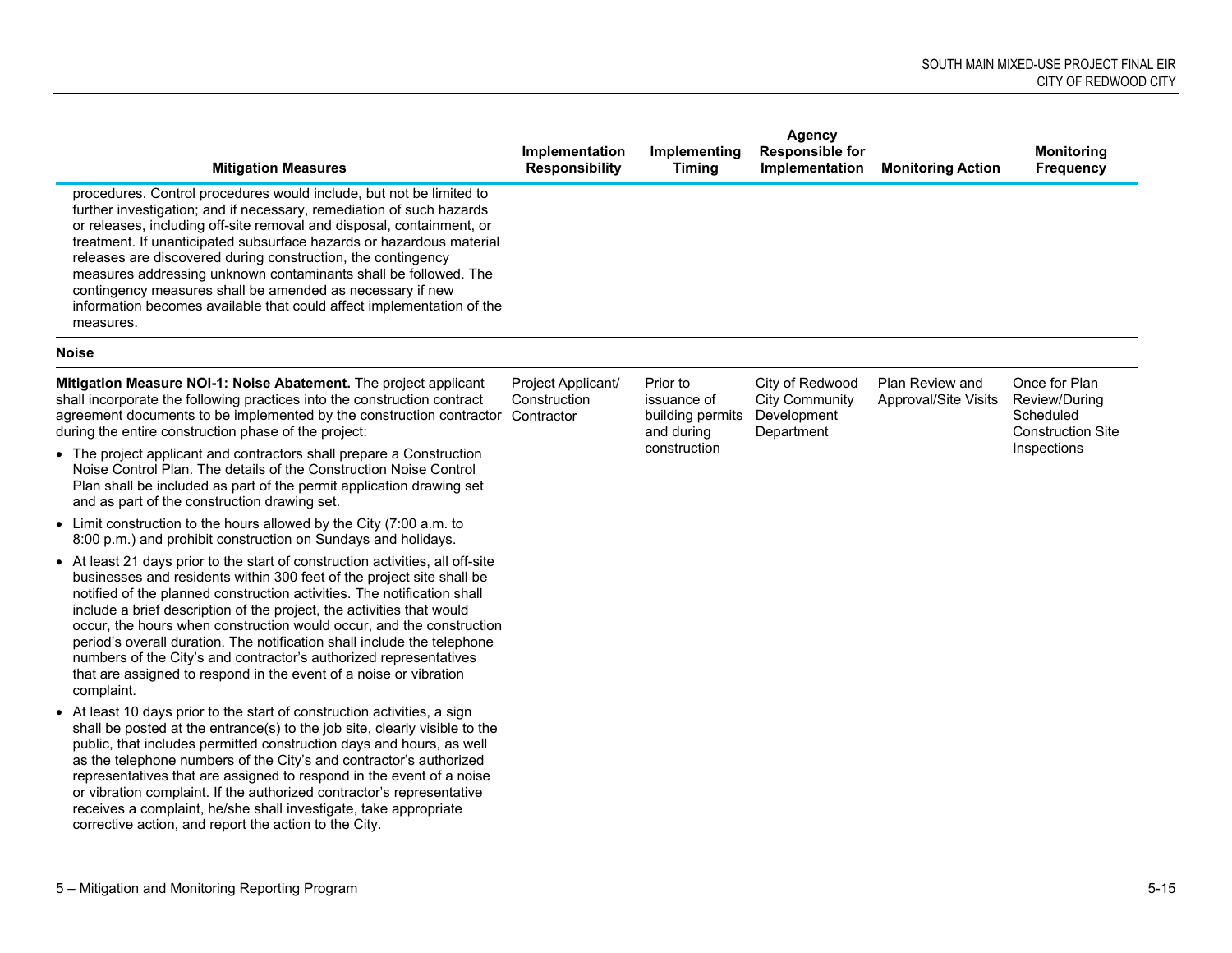|                                                                                                                                                                                                                                                                                                                                                                                     | Agency                                  |                               |                                          |                          |                                       |  |
|-------------------------------------------------------------------------------------------------------------------------------------------------------------------------------------------------------------------------------------------------------------------------------------------------------------------------------------------------------------------------------------|-----------------------------------------|-------------------------------|------------------------------------------|--------------------------|---------------------------------------|--|
| <b>Mitigation Measures</b>                                                                                                                                                                                                                                                                                                                                                          | Implementation<br><b>Responsibility</b> | Implementing<br><b>Timing</b> | <b>Responsible for</b><br>Implementation | <b>Monitoring Action</b> | <b>Monitoring</b><br><b>Frequency</b> |  |
| • During the entire active construction period, equipment and trucks<br>used for project construction shall use the best available noise<br>control techniques (e.g., improved mufflers, equipment redesign, use<br>of intake silencers, ducts, engine enclosures, and acoustically<br>attenuating shields or shrouds), wherever feasible.                                          |                                         |                               |                                          |                          |                                       |  |
| • Require the contractor to use impact tools (e.g., jackhammers and<br>hoe rams) that are hydraulically or electrically powered wherever<br>possible. Where the use of pneumatic tools is unavoidable, an<br>exhaust muffler on the compressed air exhaust shall be used along<br>with external noise jackets on the tools.                                                         |                                         |                               |                                          |                          |                                       |  |
| • Include noise control requirements for equipment and tools, including<br>concrete saws to the maximum extent feasible. Such requirements<br>could include but are not limited to performing work in a manner that<br>minimizes noise; and undertaking the noisiest activities during times<br>of least disturbance to nearby sensitive receptors.                                 |                                         |                               |                                          |                          |                                       |  |
| • During the entire active construction period, stationary noise sources<br>shall be located as far from sensitive receptors as possible, and they<br>shall be muffled and enclosed in temporary sheds, or insulation<br>barriers or other measures shall be incorporated to the extent feasible.                                                                                   |                                         |                               |                                          |                          |                                       |  |
| • During the entire active construction period, noisy operations shall be<br>combined so that they occur in the same time period so that the total<br>noise level produced would not be significantly greater than the level<br>produced if the operations were performed separately (and the noise<br>would be of shorter duration).                                               |                                         |                               |                                          |                          |                                       |  |
| • Select haul routes that avoid the greatest amount of sensitive use areas.                                                                                                                                                                                                                                                                                                         |                                         |                               |                                          |                          |                                       |  |
| • Signs shall be posted at the job site entrance(s), within the on-site<br>construction zones, and along queueing lanes (if any) to reinforce the<br>prohibition of unnecessary engine idling. All other equipment shall be<br>turned off if not in use for more than 5 minutes. The sign shall be<br>designed in accordance with the Redwood City Municipal Code<br>Chapter 24.33. |                                         |                               |                                          |                          |                                       |  |
| • During the entire active construction period and to the extent<br>feasible, the use of noise-producing signals, including horns,<br>whistles, alarms, and bells, shall be for safety warning purposes only.<br>The construction manager shall use smart back-up alarms, which<br>automatically adjust the alarm level based on the background noise                               |                                         |                               |                                          |                          |                                       |  |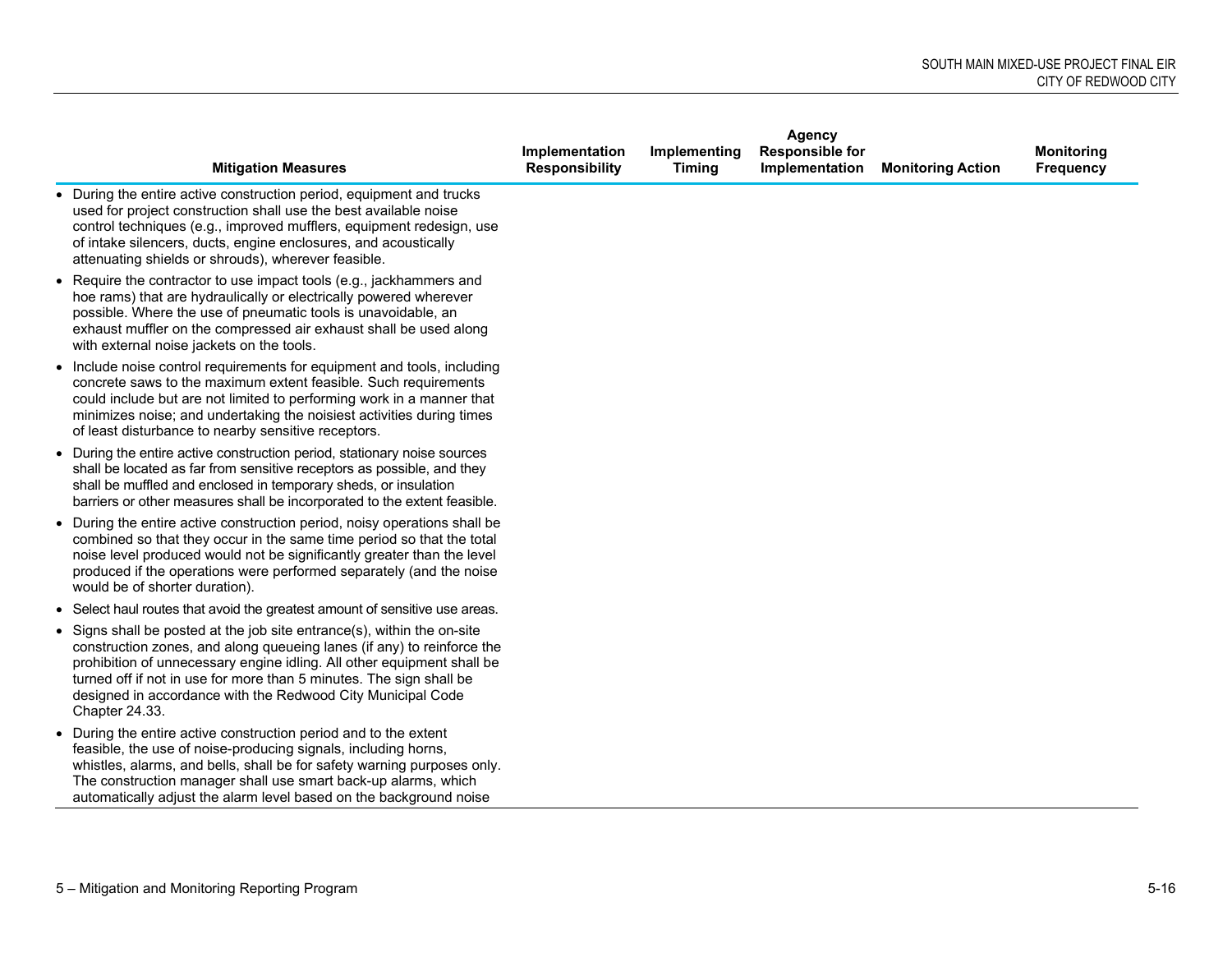|                                                                                                                                                                                                                                                                                                                                                                                                                                                                                                                                                                                                                                                                                                                                                                                                                                                                                                                                                                                                                                             |                                         |                               | <b>Agency</b>                            |                          |                                |
|---------------------------------------------------------------------------------------------------------------------------------------------------------------------------------------------------------------------------------------------------------------------------------------------------------------------------------------------------------------------------------------------------------------------------------------------------------------------------------------------------------------------------------------------------------------------------------------------------------------------------------------------------------------------------------------------------------------------------------------------------------------------------------------------------------------------------------------------------------------------------------------------------------------------------------------------------------------------------------------------------------------------------------------------|-----------------------------------------|-------------------------------|------------------------------------------|--------------------------|--------------------------------|
| <b>Mitigation Measures</b>                                                                                                                                                                                                                                                                                                                                                                                                                                                                                                                                                                                                                                                                                                                                                                                                                                                                                                                                                                                                                  | Implementation<br><b>Responsibility</b> | Implementing<br><b>Timing</b> | <b>Responsible for</b><br>Implementation | <b>Monitoring Action</b> | <b>Monitoring</b><br>Frequency |
| level, or switch off back-up alarms and replace with human spotters<br>in compliance with all safety requirements and laws.                                                                                                                                                                                                                                                                                                                                                                                                                                                                                                                                                                                                                                                                                                                                                                                                                                                                                                                 |                                         |                               |                                          |                          |                                |
| • For any construction work outside permitted hours, the applicant shall<br>apply for a permit as outlined under the Redwood City Municipal Code<br>Section 24.34. The applicant and construction contractor shall follow<br>any additional noise abatement measures outlined in the permit, if<br>granted. Prior to issuance of the permit, the applicant shall provide<br>documentation prepared by a qualified noise consultant demonstrating<br>that the construction activity will not result in an exceedance of the<br>acceptable interior noise levels established by the City for residential<br>districts (45 A-weighted decibel [dBA] interior). Any permitted nighttime<br>construction activities shall be subject to monitoring to ensure that the<br>acceptable noise levels prescribed by the permit are being maintained.<br>A number of feasible methods exist to reduce nighttime construction<br>noise, and could include a combination of the following, or others as<br>identified by the qualified noise consultant: |                                         |                               |                                          |                          |                                |
| - Enclose stationary noise sources, such as pumps, compressors,<br>and generators in shipping containers or other types of enclosures<br>that are solid and block the line of sight between the construction<br>equipment and sensitive receptors.                                                                                                                                                                                                                                                                                                                                                                                                                                                                                                                                                                                                                                                                                                                                                                                          |                                         |                               |                                          |                          |                                |
| - Locate noise-attenuating buffers such as structures, truck trailers,<br>or spoil piles between noise sources and sensitive receptors to<br>block the line of sight between the construction equipment and<br>sensitive receptors.                                                                                                                                                                                                                                                                                                                                                                                                                                                                                                                                                                                                                                                                                                                                                                                                         |                                         |                               |                                          |                          |                                |
| - Limit the operation of construction equipment to the minimum<br>necessary to accomplish the planned work activities.                                                                                                                                                                                                                                                                                                                                                                                                                                                                                                                                                                                                                                                                                                                                                                                                                                                                                                                      |                                         |                               |                                          |                          |                                |
| - Maximize the distance between night-time construction activities<br>and nearby residential uses.                                                                                                                                                                                                                                                                                                                                                                                                                                                                                                                                                                                                                                                                                                                                                                                                                                                                                                                                          |                                         |                               |                                          |                          |                                |
| - In the event that thresholds are exceeded, the contractor will<br>provide information to the City within 48 hours of the exceedance,<br>identifying the source of the exceedance and corrective actions to<br>reduce the noise.                                                                                                                                                                                                                                                                                                                                                                                                                                                                                                                                                                                                                                                                                                                                                                                                           |                                         |                               |                                          |                          |                                |
| If noise complaints are received due to night-time construction noise,<br>the City and the contractor will meet to discuss other options that can<br>further reduce noise levels at the sensitive receptor. One option may<br>be acoustic barriers (e.g., lead curtains or sound barriers) that could<br>be installed on the receptor's property, which can reduce construction<br>noise levels by approximately 5 dBA.                                                                                                                                                                                                                                                                                                                                                                                                                                                                                                                                                                                                                     |                                         |                               |                                          |                          |                                |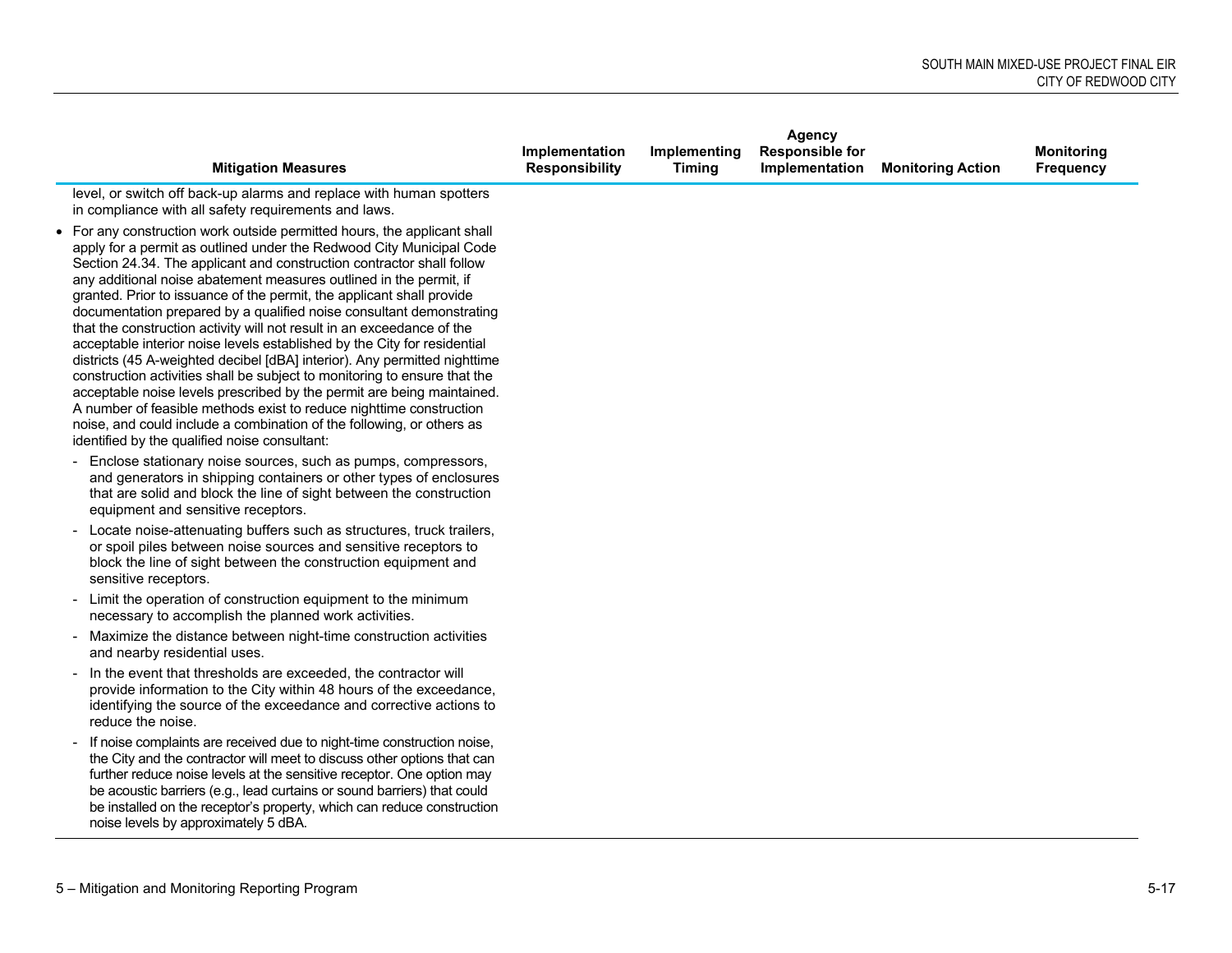| <b>Mitigation Measures</b>                                                                                                                                                                                                                                                                                                                                                                                                                                                                                                                                                                                                                                                                                                                                                                                                                                                                                                                                                                                                     | Implementation<br><b>Responsibility</b>                                                                    | Implementing<br><b>Timing</b>               | Agency<br><b>Responsible for</b><br>Implementation                    | <b>Monitoring Action</b>                                 | <b>Monitoring</b><br><b>Frequency</b>                                                                                                                                                                                                          |
|--------------------------------------------------------------------------------------------------------------------------------------------------------------------------------------------------------------------------------------------------------------------------------------------------------------------------------------------------------------------------------------------------------------------------------------------------------------------------------------------------------------------------------------------------------------------------------------------------------------------------------------------------------------------------------------------------------------------------------------------------------------------------------------------------------------------------------------------------------------------------------------------------------------------------------------------------------------------------------------------------------------------------------|------------------------------------------------------------------------------------------------------------|---------------------------------------------|-----------------------------------------------------------------------|----------------------------------------------------------|------------------------------------------------------------------------------------------------------------------------------------------------------------------------------------------------------------------------------------------------|
| Mitigation Measure NOI-2: Prepare and Implement a Vibration Control<br>Plan. Prior to the issuance of any building permit for any phase of<br>project development, the project applicant shall develop a Vibration<br>Reduction Plan in coordination with an acoustical consultant,<br>geotechnical engineer, and construction contractor, and submit the Plan<br>to the City's Chief Building Official for review and approval. The Plan<br>shall include measures demonstrated to ensure vibration exposure for<br>all vibration-sensitive receptors in the vicinity of the project site is less<br>than 80 vibration decibels (VdB). Measures and controls shall be<br>identified based on project-specific final design plans, and may include,<br>but are not limited to, some or all of the following to ensure compliance<br>with the City's performance standards:<br>• Buffer distances, the type of equipment, and the technique of pile<br>installation shall minimize construction vibration for adjacent existing | Project Applicant/<br>Acoustical<br>Consultant/<br>Geotechnical<br>Engineer/<br>Construction<br>Contractor | Prior to<br>issuance of<br>building permits | City of Redwood<br><b>City Community</b><br>Development<br>Department | Review and<br>Approve Vibration<br><b>Reduction Plan</b> | As Needed to<br>Approve Plan,<br>Verify<br>Construction<br><b>Techniques During</b><br><b>Scheduled Site</b><br>Visits, Address<br>any Complaints<br>Submitted to<br>Disturbance<br>Coordinator, and<br>Confirm<br>Notification to<br>Adjacent |
| buildings and vibration-sensitive uses, consistent with the above-<br>described performance standards.                                                                                                                                                                                                                                                                                                                                                                                                                                                                                                                                                                                                                                                                                                                                                                                                                                                                                                                         |                                                                                                            |                                             |                                                                       |                                                          | Properties                                                                                                                                                                                                                                     |
| • Designate a disturbance coordinator, and conspicuously post this<br>person's number around the project site, in adjacent public spaces,<br>and in construction notifications. The disturbance coordinator shall be<br>responsible for responding to any complaints about construction<br>activities. The disturbance coordinator shall receive all public<br>complaints about construction disturbances; and, in consultation with<br>the City, is responsible for determining the cause of the complaint<br>and implementation of feasible measures to be taken to alleviate the<br>problem. The City shall have the authority to halt vibration-generating<br>activity if necessary to protect public health and safety.                                                                                                                                                                                                                                                                                                   |                                                                                                            |                                             |                                                                       |                                                          |                                                                                                                                                                                                                                                |
| • Adjacent vibration-sensitive uses (i.e., residential, educational,<br>religious, lodging) within 100 feet of construction activity shall be<br>notified of the construction schedule, as well as the name and<br>contact information of the project disturbance coordinator.                                                                                                                                                                                                                                                                                                                                                                                                                                                                                                                                                                                                                                                                                                                                                 |                                                                                                            |                                             |                                                                       |                                                          |                                                                                                                                                                                                                                                |
| <b>Utilities and Services</b>                                                                                                                                                                                                                                                                                                                                                                                                                                                                                                                                                                                                                                                                                                                                                                                                                                                                                                                                                                                                  |                                                                                                            |                                             |                                                                       |                                                          |                                                                                                                                                                                                                                                |
| Mitiantion Monsure UTL 4: Uperado Evicting Dipolino Infractructure                                                                                                                                                                                                                                                                                                                                                                                                                                                                                                                                                                                                                                                                                                                                                                                                                                                                                                                                                             | Qualified Engineer Drier to                                                                                |                                             | City of Dodwood                                                       | Poviou and                                               | $\bigcap$ noo for                                                                                                                                                                                                                              |

**Mitigation Measure UTL-1**: Upgrade Existing Pipeline Infrastructure. Qualified Engineer Prior to Issuance of the project building permits is subject to completion of a utilities evaluation report, prepared by a qualified engineer and approved by the City, that substantiates the adequacy of existing utilities at the site or specifies the necessary upgrades to conform to City engineering standards. The utilities evaluation will specifically

issuance of building permits Development

City of Redwood City Community Department

Review and Approve Utilities Evaluation

Once for Evaluation Review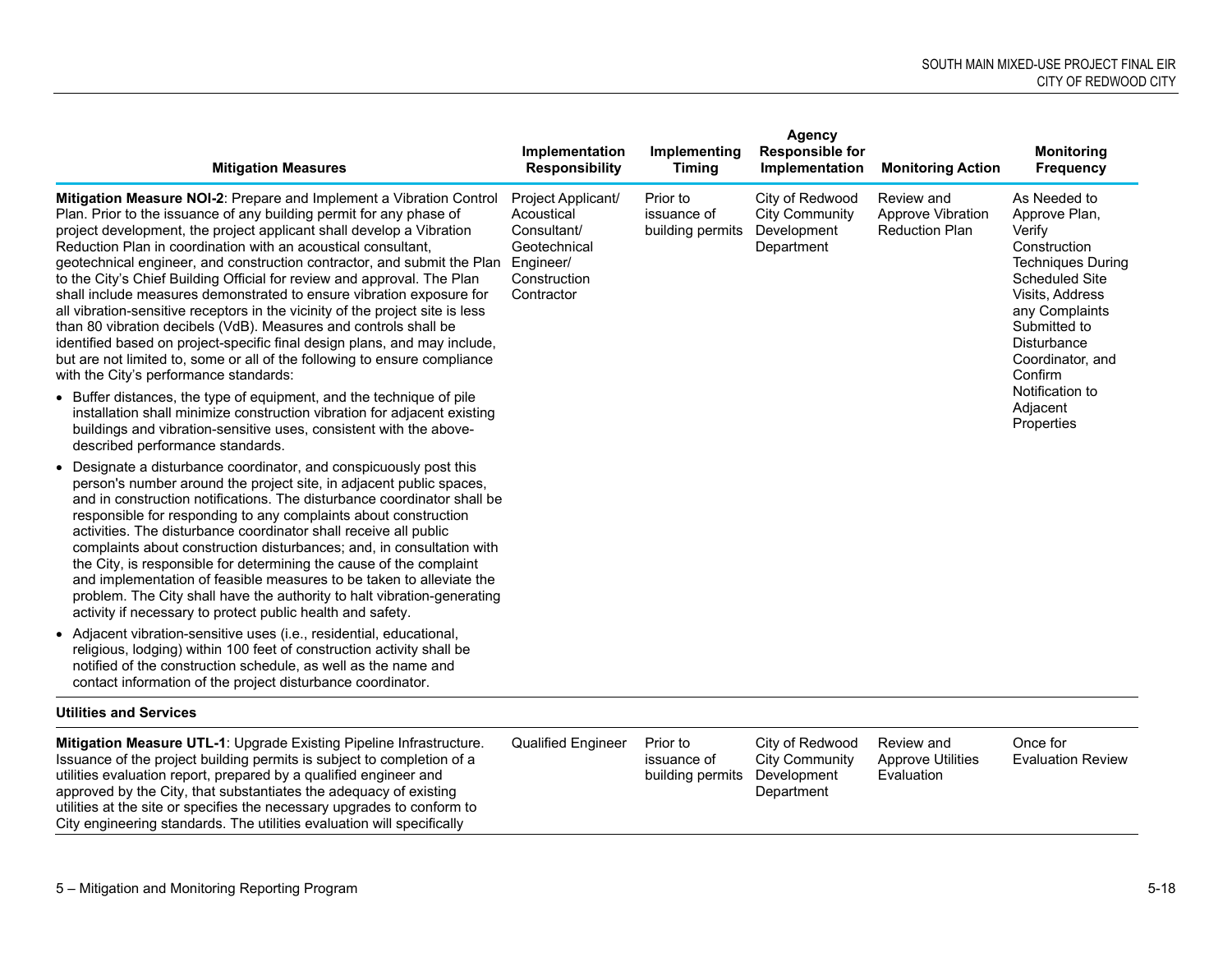| <b>Mitigation Measures</b>                                                                                                                                                                                                                                                                                                                                                                                                                                                                                                                                                                                                                                            | Implementation<br><b>Responsibility</b> | Implementing<br><b>Timing</b>               | <b>Responsible for</b><br>Implementation                              | <b>Monitoring Action</b>                   | <b>Monitoring</b><br><b>Frequency</b> |
|-----------------------------------------------------------------------------------------------------------------------------------------------------------------------------------------------------------------------------------------------------------------------------------------------------------------------------------------------------------------------------------------------------------------------------------------------------------------------------------------------------------------------------------------------------------------------------------------------------------------------------------------------------------------------|-----------------------------------------|---------------------------------------------|-----------------------------------------------------------------------|--------------------------------------------|---------------------------------------|
| address the location and sizing of potable and recycled water, sewer,<br>and storm utilities, and identify necessary improvements to conform with<br>City Engineering Standards. These standards include conformance with<br>the City's Engineering Standards Volume 3, Part V, Storm Drain Design<br>Criteria, The City's Engineering Standards Volume 3, Part VI detailing<br>design criteria for public and private sanitary sewer systems, Section VI<br>and Attachment Q and L of the Redwood City Engineering Standard<br>Design Criteria for water, and the Redwood City Recycled Water<br>Ordinance.                                                          |                                         |                                             |                                                                       |                                            |                                       |
| Mitigation Measure UTL-2: Emergency Water Storage. Based on the<br>projected emergency potable water storage requirement for the<br>proposed project, the project applicant shall contribute the funds<br>equivalent to the cost of providing emergency water storage for all<br>proposed uses to fund the design and construction of the planned off-<br>site areawide storage facility. The estimated cost in 2011 dollars is<br>approximately \$3,061 per residential unit or the office equivalent.                                                                                                                                                               | Project Applicant                       | Prior to<br>issuance of<br>building permits | City of Redwood<br><b>City Community</b><br>Development<br>Department | Verify that Funds<br>Have Been<br>Received | Once for<br>Verification of<br>Funds  |
| PARCEL F CONSISTENCY ANALYSIS MITIGATION MEASURES                                                                                                                                                                                                                                                                                                                                                                                                                                                                                                                                                                                                                     |                                         |                                             |                                                                       |                                            |                                       |
| <b>Air Quality</b>                                                                                                                                                                                                                                                                                                                                                                                                                                                                                                                                                                                                                                                    |                                         |                                             |                                                                       |                                            |                                       |
| Mitigation Measure AQ-12-1: Unless and until the same or equivalent<br>measures are adopted with a New General Plan, the following Draft<br>New General Plan policy and programs shall be implemented for new<br>development in the Downtown Precise Plan (DTPP) area located within<br>500 feet of El Camino Real, Veterans Boulevard, and the Caltrain<br>railway (until Caltrain electrification is completed), unless BAAQMD-<br>approved modeling demonstrates that the measures called for in the<br>policy and programs are unnecessary because exposure to toxic air<br>contaminants and $PM2.5$ would be less than the BAAQMD thresholds of<br>significance: | Project Applicant                       | Prior to<br>issuance of<br>building permits | City of Redwood<br><b>City Community</b><br>Development<br>Department | <b>Review Building</b><br>Plans            | Once for Review<br>of Building Plans  |
| • Require all land uses proposed within 500 feet of U.S. 101,<br>El Camino Real, and Woodside Road that will house, accommodate,<br>or serve sensitive receptors to incorporate appropriate design and<br>construction features (e.g., filters on heating, ventilation and air<br>conditioning systems) that reduce potential exposure of persons to<br>pollutants. (Draft New General Plan Policy PS-2.6)                                                                                                                                                                                                                                                            |                                         |                                             |                                                                       |                                            |                                       |
| • Sensitive Receptor Protection. Increase protection of sensitive<br>receptors (facilities where individuals are highly susceptible to the                                                                                                                                                                                                                                                                                                                                                                                                                                                                                                                            |                                         |                                             |                                                                       |                                            |                                       |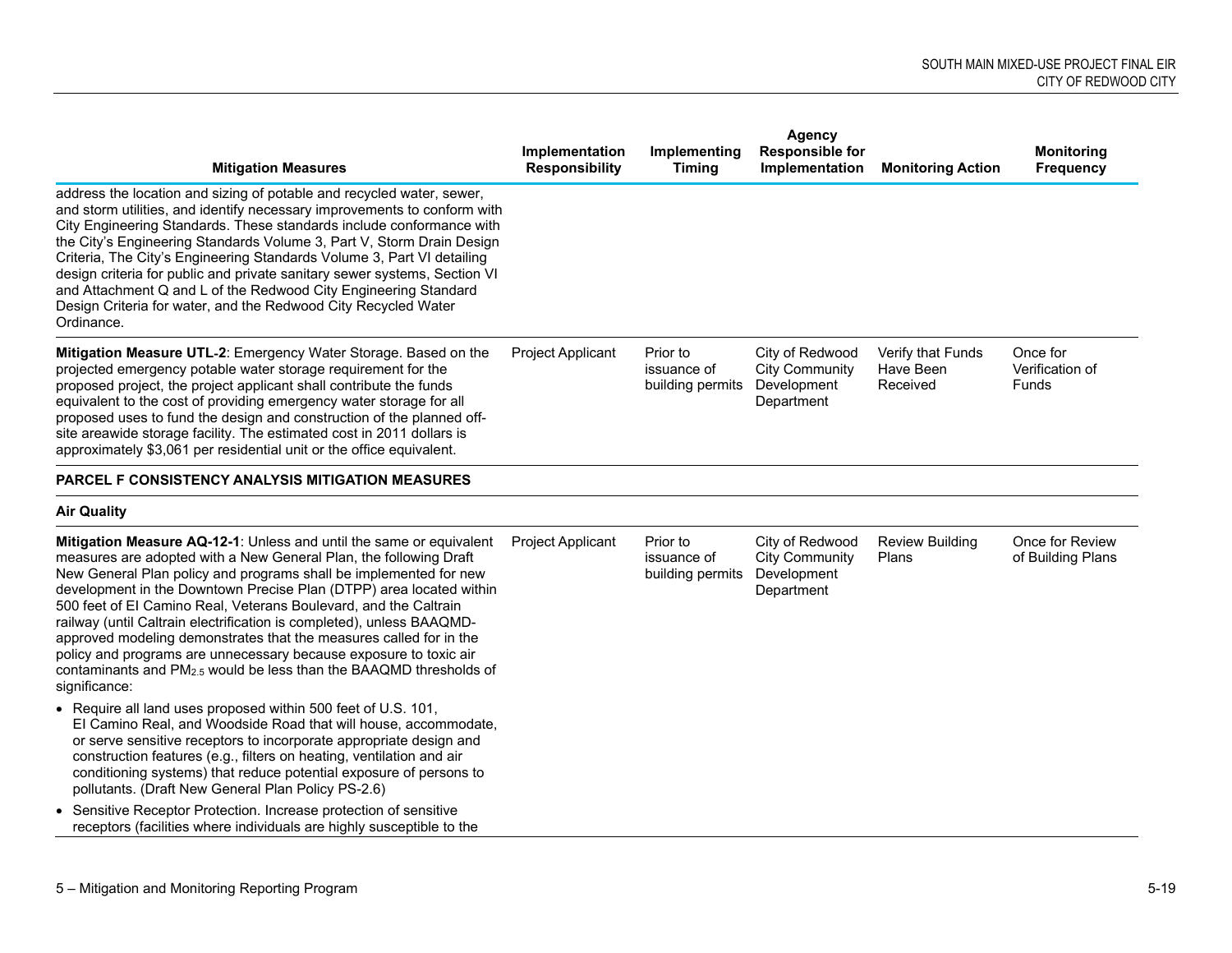| <b>Mitigation Measures</b>                                                                                                                                                                                                                                                                                                                                                                                                                                                                                                                                                                                                                                                                                                                                                                                                                                                                                                                                                                                                                                | Implementation<br><b>Responsibility</b>                                                      | Implementing<br><b>Timing</b>                                                                                             | Agency<br><b>Responsible for</b><br>Implementation                    | <b>Monitoring Action</b>                                             | <b>Monitoring</b><br><b>Frequency</b>                                                        |
|-----------------------------------------------------------------------------------------------------------------------------------------------------------------------------------------------------------------------------------------------------------------------------------------------------------------------------------------------------------------------------------------------------------------------------------------------------------------------------------------------------------------------------------------------------------------------------------------------------------------------------------------------------------------------------------------------------------------------------------------------------------------------------------------------------------------------------------------------------------------------------------------------------------------------------------------------------------------------------------------------------------------------------------------------------------|----------------------------------------------------------------------------------------------|---------------------------------------------------------------------------------------------------------------------------|-----------------------------------------------------------------------|----------------------------------------------------------------------|----------------------------------------------------------------------------------------------|
| adverse effects of air pollutants, such as housing, childcare centers,<br>retirement homes, schools, and hospitals) near high-volume<br>roadways, dry cleaners using perchloroethylene, large gas stations,<br>the Port of Redwood City, and rail yards. Amend the Zoning<br>Ordinance and other regulations to require mitigation measures such<br>as increased indoor air filtration to increase the protection of sensitive<br>receptors near major emission sources. (Draft New General Plan<br>Program PS-7)                                                                                                                                                                                                                                                                                                                                                                                                                                                                                                                                         |                                                                                              |                                                                                                                           |                                                                       |                                                                      |                                                                                              |
| • Sensitive Receptor Siting Requirements. Require projects proposed<br>within 500 feet of high-volume roadways and that house or<br>accommodate sensitive receptors to include an analysis of the<br>potential health risks. Mitigation measures that comply with adopted<br>standards of the BAAQMD for control of odor/toxics for sensitive<br>receptors shall be identified to reduce these risks to acceptable<br>levels. (Draft New General Plan Program PS-8)                                                                                                                                                                                                                                                                                                                                                                                                                                                                                                                                                                                       |                                                                                              |                                                                                                                           |                                                                       |                                                                      |                                                                                              |
| <b>Biological Resources</b>                                                                                                                                                                                                                                                                                                                                                                                                                                                                                                                                                                                                                                                                                                                                                                                                                                                                                                                                                                                                                               |                                                                                              |                                                                                                                           |                                                                       |                                                                      |                                                                                              |
| Mitigation Measure BIO-15-3: All tree removal and trimming, as well<br>as ground-disturbing activities, shall be scheduled to take place outside<br>of the breeding season (February 15 to August 31). If construction is<br>unavoidable during this time, a qualified biologist shall conduct a survey<br>for nesting birds no more than 3 days prior to the removal or trimming of<br>any tree, and prior to the start of ground-disturbing activities. If active<br>nests are not present, project activities can proceed as scheduled. If<br>active nests of protected species are detected, a buffer will be<br>established around the nest, based on consultation with CDFW, and<br>based on CDFW standards, which buffer shall remain in place until the<br>City has determined, in consultation with a qualified biologist, that the<br>buffer is no longer necessary to avoid significant impacts to the nest.<br>This measure would reduce the potential impacts of the DTPP related to<br>migratory wildlife to a less-than-significant level. | <b>Qualified Biologist</b>                                                                   | Prior to tree or<br>shrub removal<br>and prior to<br>construction or<br>demolition if<br>during the<br>breeding<br>season | City of Redwood<br><b>City Community</b><br>Development<br>Department | Review and Confirm Once for Survey/<br>Survey                        | <b>Ongoing if Nesting</b><br><b>Birds Identified</b><br>and Until They<br>Have Left the Nest |
| <b>Cultural and Tribal Cultural Resources</b>                                                                                                                                                                                                                                                                                                                                                                                                                                                                                                                                                                                                                                                                                                                                                                                                                                                                                                                                                                                                             |                                                                                              |                                                                                                                           |                                                                       |                                                                      |                                                                                              |
| Mitigation Measure CUL-7-1 (TRIBAL-7-1): Implementation of the<br>following mitigation measures would reduce potential impacts to<br>undiscovered archaeological resources to a less-than-significant level:<br>In the event that any deposit of prehistoric or historic archaeological<br>a)<br>materials is encountered during project construction activities, all                                                                                                                                                                                                                                                                                                                                                                                                                                                                                                                                                                                                                                                                                     | Construction<br>Contractor/Qualified construction<br>Archaeologist/<br><b>County Coroner</b> | During                                                                                                                    | City of Redwood<br><b>City Community</b><br>Development<br>Department | Review and Confirm As Needed if<br>Assessment and<br>Recommendations | Resources are<br>Discovered and<br>Recommendations<br>are Made                               |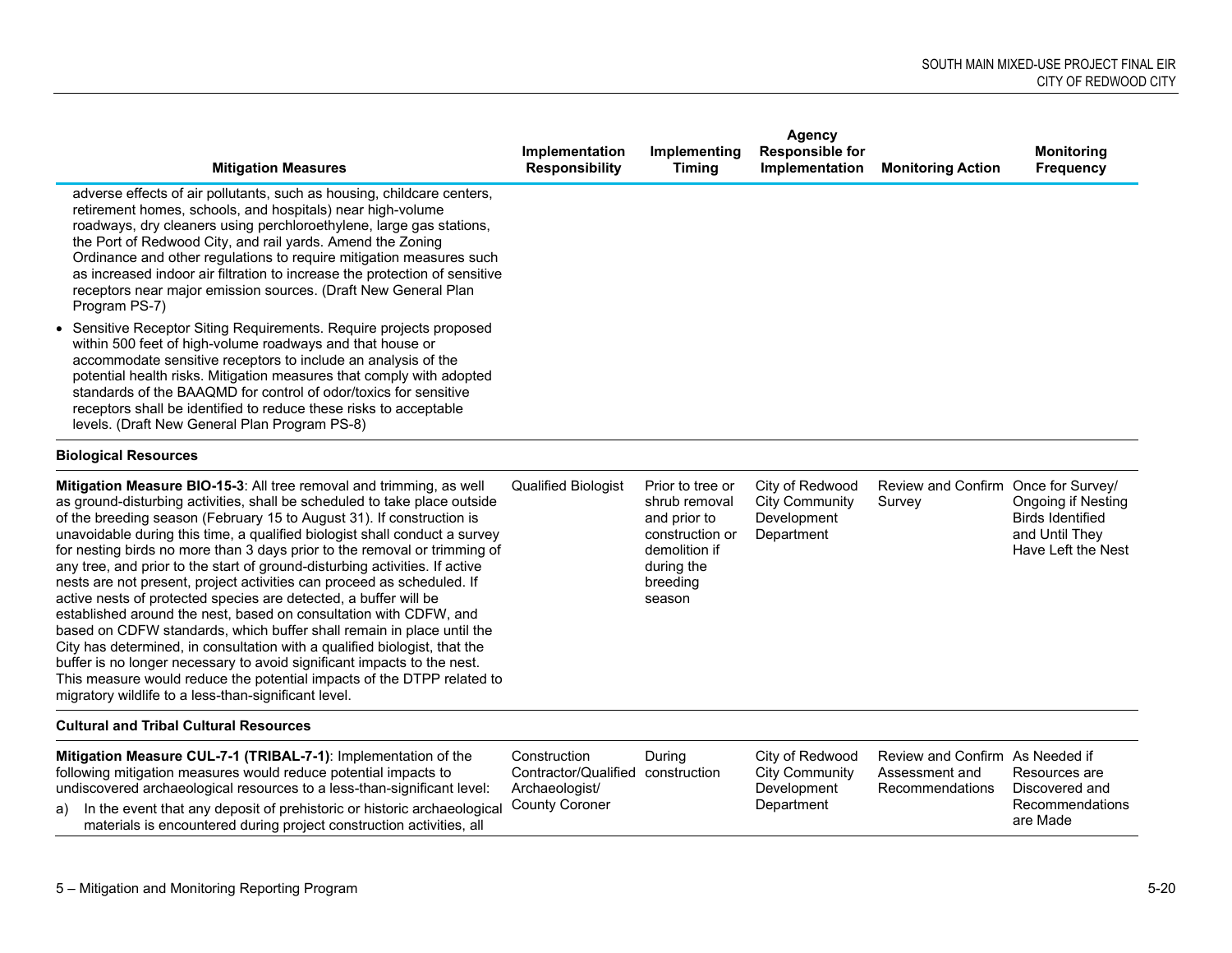|                                                                                                                                                                                                                                                                                                                                                                                                                                                                                                                                                                                                                                                                                                                                                                                                                                                                                                                                                                                                                                                                                                                                                                                                                                                 |                       |               | <b>Agency</b>          |                          |                   |
|-------------------------------------------------------------------------------------------------------------------------------------------------------------------------------------------------------------------------------------------------------------------------------------------------------------------------------------------------------------------------------------------------------------------------------------------------------------------------------------------------------------------------------------------------------------------------------------------------------------------------------------------------------------------------------------------------------------------------------------------------------------------------------------------------------------------------------------------------------------------------------------------------------------------------------------------------------------------------------------------------------------------------------------------------------------------------------------------------------------------------------------------------------------------------------------------------------------------------------------------------|-----------------------|---------------|------------------------|--------------------------|-------------------|
|                                                                                                                                                                                                                                                                                                                                                                                                                                                                                                                                                                                                                                                                                                                                                                                                                                                                                                                                                                                                                                                                                                                                                                                                                                                 | Implementation        | Implementing  | <b>Responsible for</b> |                          | <b>Monitoring</b> |
| <b>Mitigation Measures</b>                                                                                                                                                                                                                                                                                                                                                                                                                                                                                                                                                                                                                                                                                                                                                                                                                                                                                                                                                                                                                                                                                                                                                                                                                      | <b>Responsibility</b> | <b>Timing</b> | Implementation         | <b>Monitoring Action</b> | <b>Frequency</b>  |
| work within an appropriate buffer area around the discovery shall<br>be stopped, and a qualified archaeologist meeting federal criteria<br>under 36 CFR Part 61 shall be contacted to assess the deposit(s)<br>and make recommendations. If deposits of prehistoric or historic<br>archaeological materials cannot be avoided by project activities, the<br>City Planning, Housing, and Economic Development Department<br>shall confirm that the project applicant(s) have retained a qualified<br>archaeologist to evaluate the potential historic significance of the<br>$resource(s)$ .                                                                                                                                                                                                                                                                                                                                                                                                                                                                                                                                                                                                                                                     |                       |               |                        |                          |                   |
| If the deposits are determined to be non-significant by a qualified<br>archaeologist, avoidance is not necessary. If the deposits are<br>determined to be potentially significant by the qualified<br>archaeologist, the resources shall be avoided if feasible. If the City<br>determines that avoidance is not feasible, project impacts shall be<br>mitigated in accordance with the recommendations of the qualified<br>archaeologist, in coordination with the City Planning, Housing, and<br>Economic Development Department and CEQA Guidelines<br>Section 15126.4 (b)(3)(C), which requires implementation of a data<br>recovery plan. The data recovery plan shall include provisions for<br>adequately recovering all scientifically consequential information<br>from and about any discovered archaeological materials, and<br>include recommendations for the treatment of these resources.<br>In-place preservation of the archaeological resource is the<br>preferred manner of mitigating potential impacts, because it<br>maintains the relationship between the resource and the<br>archaeological context. In-place preservation also reduces the<br>potential for conflicts with the religious or cultural values of groups |                       |               |                        |                          |                   |
| associated with the resource. Other mitigation options include, but<br>are not limited to, the full or partial removal and curation of the<br>resource. The City Planning, Housing, and Economic Development<br>Department shall confirm that the project applicant(s) have retained<br>a qualified archaeologist for the preparation and implementation of                                                                                                                                                                                                                                                                                                                                                                                                                                                                                                                                                                                                                                                                                                                                                                                                                                                                                     |                       |               |                        |                          |                   |
| the data recovery plan, which shall be conducted prior to any<br>additional earth-moving activities in the area of the resource. The<br>recovery plan shall be submitted to the project applicant, the City<br>Planning, Housing, and Economic Development Department, and                                                                                                                                                                                                                                                                                                                                                                                                                                                                                                                                                                                                                                                                                                                                                                                                                                                                                                                                                                      |                       |               |                        |                          |                   |
| the NWIC. Once the recovery plan is reviewed and approved by the<br>City Planning, Housing, and Economic Development Department<br>and any appropriate resource recovery completed, project<br>construction activity in the area of the find may resume. A data                                                                                                                                                                                                                                                                                                                                                                                                                                                                                                                                                                                                                                                                                                                                                                                                                                                                                                                                                                                 |                       |               |                        |                          |                   |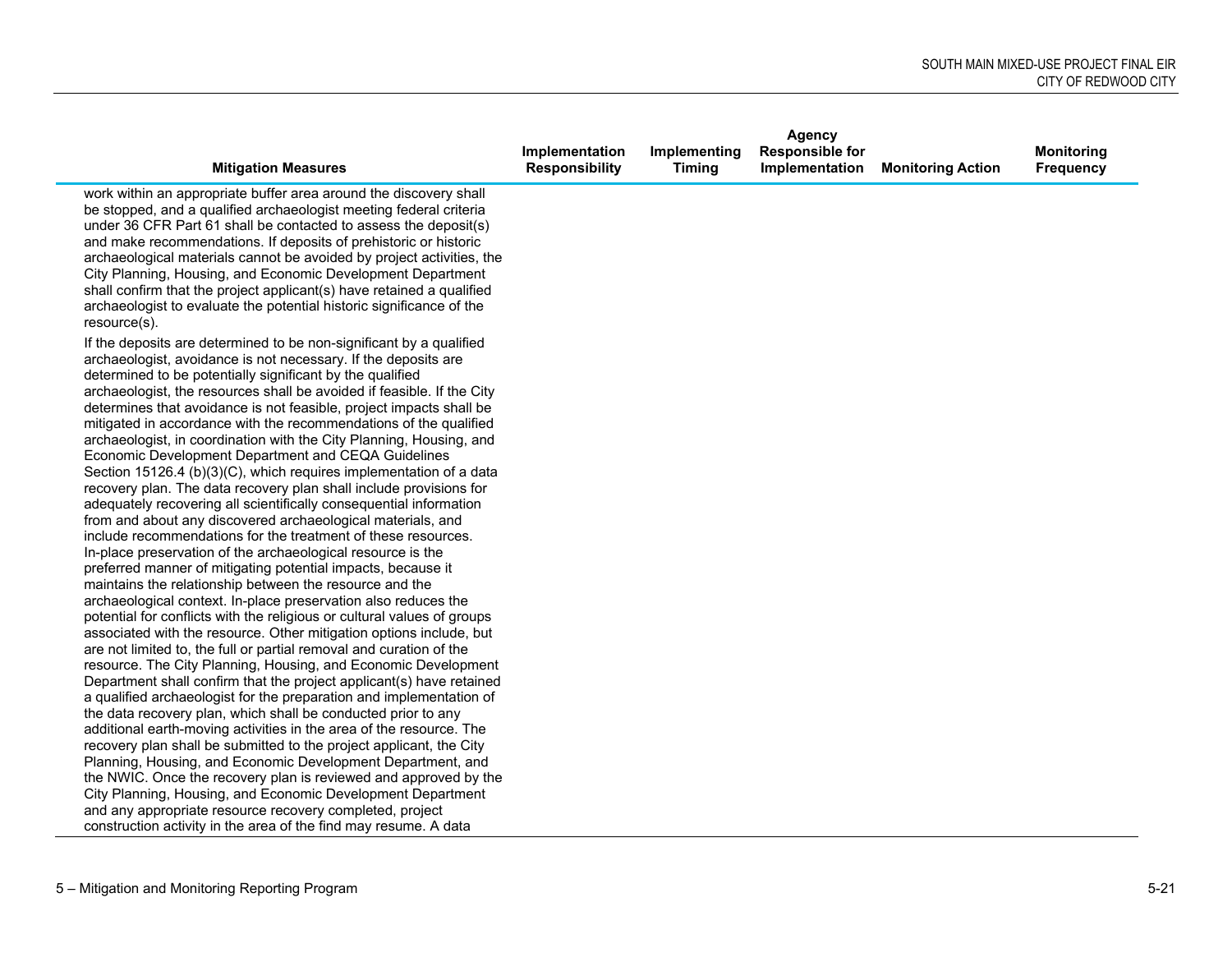|     | <b>Mitigation Measures</b>                                                                                                                                                                                                                                                                                                                                                                                                                                                                                                                                                                                                                                                                                                                                                                                                                                                                                                                                                                                                  | Implementation<br><b>Responsibility</b> | Implementing<br><b>Timing</b> | Agency<br><b>Responsible for</b><br>Implementation | <b>Monitoring Action</b> | <b>Monitoring</b><br><b>Frequency</b> |
|-----|-----------------------------------------------------------------------------------------------------------------------------------------------------------------------------------------------------------------------------------------------------------------------------------------------------------------------------------------------------------------------------------------------------------------------------------------------------------------------------------------------------------------------------------------------------------------------------------------------------------------------------------------------------------------------------------------------------------------------------------------------------------------------------------------------------------------------------------------------------------------------------------------------------------------------------------------------------------------------------------------------------------------------------|-----------------------------------------|-------------------------------|----------------------------------------------------|--------------------------|---------------------------------------|
|     | recovery plan shall not be required for resources that have been<br>deemed by the NWIC as adequately recorded and recovered by<br>studies already completed.                                                                                                                                                                                                                                                                                                                                                                                                                                                                                                                                                                                                                                                                                                                                                                                                                                                                |                                         |                               |                                                    |                          |                                       |
| (b) | Prior to the issuance of grading permits in the DTPP area, the City<br>Planning, Housing, and Economic Development Department shall<br>confirm that any development applicant has required all<br>construction crews to undergo training for the identification of<br>federal or state-eligible cultural resources, and that the construction<br>crews are aware of the potential for previously undiscovered<br>archaeological resources in the plan area; of the laws protecting<br>these resources and associated penalties; and of the procedures to<br>follow should they discover cultural resources during project-related<br>work. All future individual development projects proposed in the<br>DTPP area will be subject to applicable CEQA review and<br>evaluation requirements; and to the extent that such projects are<br>found to have the potential to disturb or destroy archaeological<br>resources, appropriate mitigation measures would be required to<br>address any identified significant impacts. |                                         |                               |                                                    |                          |                                       |

### **Geology and Soils**

| <b>Mitigation Measure GEO-16-1:</b> The detailed, design-level geotechnical Project Engineer<br>investigations required by the City Building Official shall include analysis<br>of expansive soil hazards, and recommend stabilization measures.<br>Once grading plans have been developed, the actual use of expansive<br>soils in engineered fill construction shall be further evaluated, and the<br>location of primary borrow source areas for fills shall be determined.<br>Additionally, supplemental field and laboratory testing of potential cut<br>materials shall be completed. In addition to observing all cut-and-fill<br>slope construction, the project geotechnical engineer shall inspect and<br>certify that any expansive soils underlying individual building pads and<br>all roadway subgrades have been either removed or amended in<br>accordance with City-approved construction specifications. If expansive<br>soils are not fully remediated on each lot and in the area of all public<br>and private improvements at the time of site development, the project<br>geotechnical engineer shall make site-specific recommendations for<br>grading, drainage installation, foundation design, the addition of soil<br>amendments, and/or the use of imported, non-expansive fill materials, | Prior to<br>issuance of<br>grading permits<br>and during<br>construction | City of Redwood<br><b>City Community</b><br>Development<br>Department | Review<br>Recommendations<br>in Geotechnical<br><b>Report and Perform</b><br>Site Inspections | Once Prior to<br>Permit Issuance/<br><b>During Scheduled</b><br><b>Construction Site</b><br>Inspections |
|------------------------------------------------------------------------------------------------------------------------------------------------------------------------------------------------------------------------------------------------------------------------------------------------------------------------------------------------------------------------------------------------------------------------------------------------------------------------------------------------------------------------------------------------------------------------------------------------------------------------------------------------------------------------------------------------------------------------------------------------------------------------------------------------------------------------------------------------------------------------------------------------------------------------------------------------------------------------------------------------------------------------------------------------------------------------------------------------------------------------------------------------------------------------------------------------------------------------------------------------------------------------------------------------------------------------|--------------------------------------------------------------------------|-----------------------------------------------------------------------|-----------------------------------------------------------------------------------------------|---------------------------------------------------------------------------------------------------------|
| as may be required to fully mitigate the effects of weak or expansive<br>soils, and prevent future damage to project improvements. These                                                                                                                                                                                                                                                                                                                                                                                                                                                                                                                                                                                                                                                                                                                                                                                                                                                                                                                                                                                                                                                                                                                                                                               |                                                                          |                                                                       |                                                                                               |                                                                                                         |
|                                                                                                                                                                                                                                                                                                                                                                                                                                                                                                                                                                                                                                                                                                                                                                                                                                                                                                                                                                                                                                                                                                                                                                                                                                                                                                                        |                                                                          |                                                                       |                                                                                               |                                                                                                         |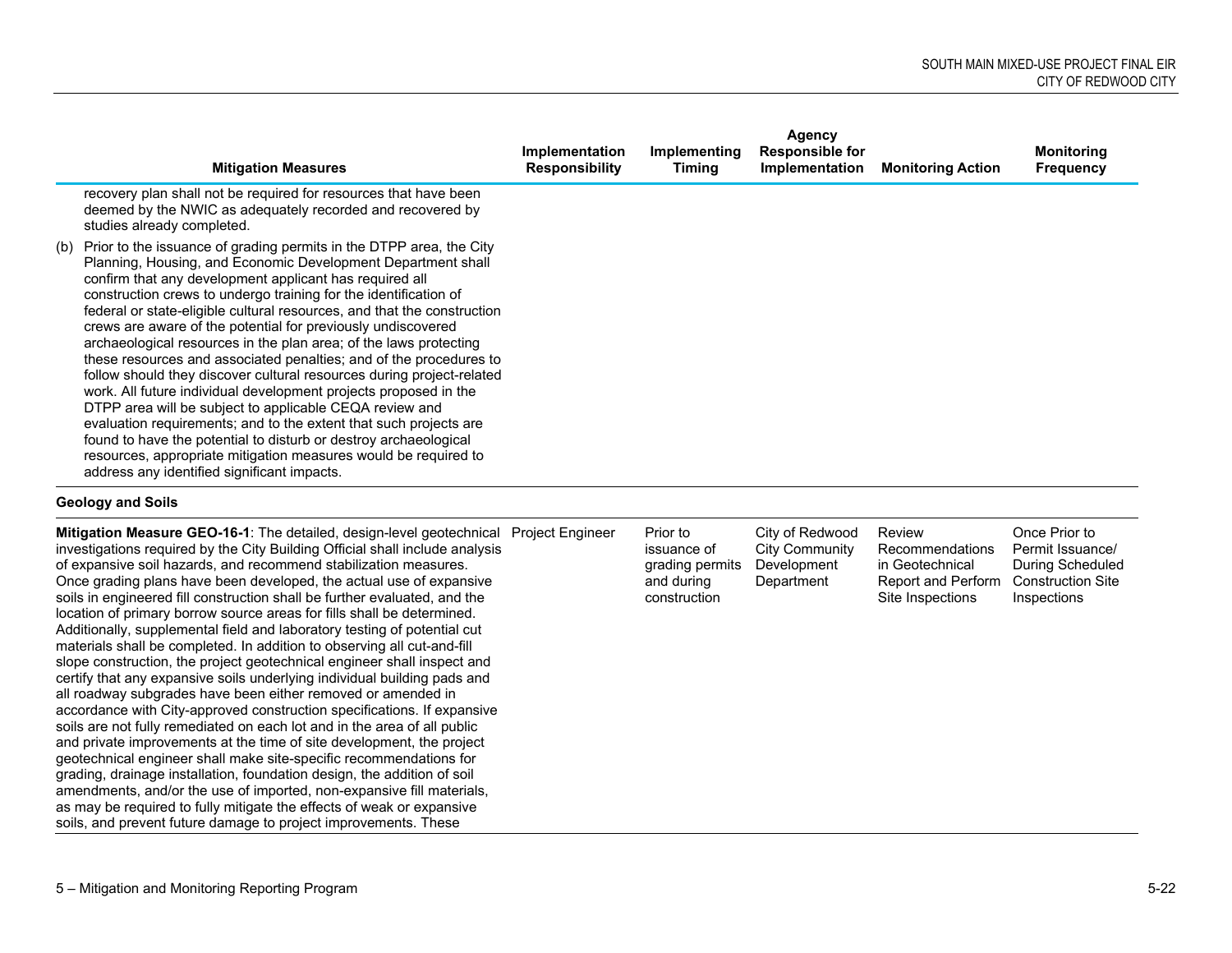| <b>Mitigation Measures</b>                                                                                                                                                                                                                                                                                                                                                                                                                                                                                                                                                                                                                                                                                                                                                                                                                                                                                                                                                                                                                                                                                                                                                                 | Implementation<br><b>Responsibility</b>                         | Implementing<br><b>Timing</b>                                             | <b>Agency</b><br><b>Responsible for</b><br>Implementation             | <b>Monitoring Action</b>                                                                                        | <b>Monitoring</b><br>Frequency                                                                                   |
|--------------------------------------------------------------------------------------------------------------------------------------------------------------------------------------------------------------------------------------------------------------------------------------------------------------------------------------------------------------------------------------------------------------------------------------------------------------------------------------------------------------------------------------------------------------------------------------------------------------------------------------------------------------------------------------------------------------------------------------------------------------------------------------------------------------------------------------------------------------------------------------------------------------------------------------------------------------------------------------------------------------------------------------------------------------------------------------------------------------------------------------------------------------------------------------------|-----------------------------------------------------------------|---------------------------------------------------------------------------|-----------------------------------------------------------------------|-----------------------------------------------------------------------------------------------------------------|------------------------------------------------------------------------------------------------------------------|
| recommendations shall be reviewed by a City-retained registered<br>geologist; and following his or her approval, be incorporated into a<br>report to be included with each building permit application, and with the<br>plans for all public and common area improvements. In addition,<br>because proper drainage, in particular, can improve the performance of<br>expansive soils by significantly reducing their tendency to shrink and<br>swell, deed restrictions shall be imposed to prohibit significant<br>modification of finished lot grades that would adversely affect site<br>drainage. Implementation of these measures to the satisfaction of the<br>City, combined with conformance with standard California Building<br>Code, State of California, City of Redwood City, and other applicable<br>regulations, would reduce the potential effect of expansive soils to a<br>less-than-significant level.                                                                                                                                                                                                                                                                  |                                                                 |                                                                           |                                                                       |                                                                                                                 |                                                                                                                  |
| Mitigation Measure GEO-7-5: Prior to the issuance of grading or<br>demolition permits, the City Planning, Housing, and Economic<br>Development Department, in coordination with a qualified<br>paleontologist, shall assess individual development project proposals in<br>the DTPP area for the potential to destroy unique paleontological<br>resources. The City Planning, Housing, and Economic Development<br>Department shall require development proposals entailing significant<br>earthworks or deep foundations with the potential to penetrate<br>sedimentary rock layers to incorporate a study by a professional<br>paleontologist to assess the potential for damage of paleontological<br>resources. Should the paleontologist determine that the proposal has<br>the potential to damage paleontological resources, the paleontologist<br>shall provide detailed provisions for the protection of these resources to<br>the City Planning, Housing, and Economic Development Department.<br>These provisions may include the complete avoidance of the resource,<br>in-place preservation, and/or complete data recovery as discussed in<br>Mitigation Measure CUL-7-1(a). | Project Applicant/<br>Qualified<br>Paleontologist               | Prior to<br>issuance of<br>grading or<br>demolition<br>permits            | City of Redwood<br><b>City Community</b><br>Development<br>Department | Review of<br>Paleontological<br>Study and<br>Incorporation of<br>Applicable<br>Protection<br><b>Measures</b>    | Once Prior to<br>Permit Issuance/<br><b>During Scheduled</b><br><b>Construction Site</b><br>Inspections          |
| <b>Noise</b>                                                                                                                                                                                                                                                                                                                                                                                                                                                                                                                                                                                                                                                                                                                                                                                                                                                                                                                                                                                                                                                                                                                                                                               |                                                                 |                                                                           |                                                                       |                                                                                                                 |                                                                                                                  |
| Mitigation Measure NOI-11-3: Reduce ground-borne vibration levels<br>that may be generated by future site-specific demolition and<br>construction activities by imposing conditions of approval on all future<br>projects involving demolition and construction activities, which<br>conditions shall require the following ground-borne vibration abatement<br>measures:                                                                                                                                                                                                                                                                                                                                                                                                                                                                                                                                                                                                                                                                                                                                                                                                                  | Construction<br>Contractor/Qualified<br><b>Noise Consultant</b> | Prior to<br>issuance of<br>building permits<br>and during<br>construction | City of Redwood<br><b>City Community</b><br>Development<br>Department | Conditions of<br>Approval Noted in<br><b>Building Permits/</b><br><b>Review Notices to</b><br>Landowners/Review | Once to Review<br><b>Building Plans/</b><br>Once to Review<br>Landowner<br>Notices/Once to<br><b>Review Pre-</b> |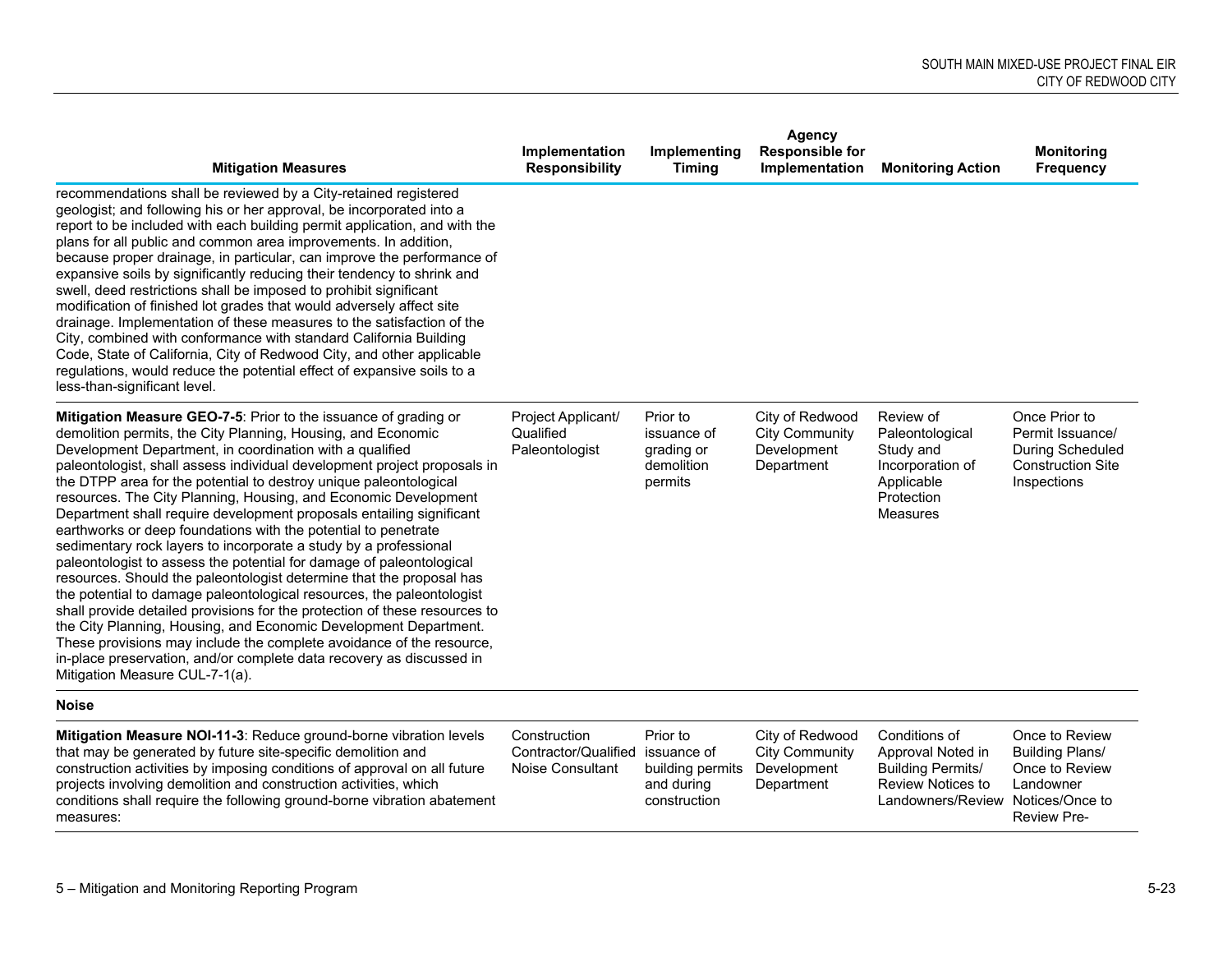|                                                                                                                                                                                                                                                                                                                                                                                                                                                                        | Implementation                                                  | Implementing                                                              | <b>Agency</b><br><b>Responsible for</b>                               |                                                                                        | <b>Monitoring</b>                                                              |
|------------------------------------------------------------------------------------------------------------------------------------------------------------------------------------------------------------------------------------------------------------------------------------------------------------------------------------------------------------------------------------------------------------------------------------------------------------------------|-----------------------------------------------------------------|---------------------------------------------------------------------------|-----------------------------------------------------------------------|----------------------------------------------------------------------------------------|--------------------------------------------------------------------------------|
| <b>Mitigation Measures</b>                                                                                                                                                                                                                                                                                                                                                                                                                                             | <b>Responsibility</b>                                           | <b>Timing</b>                                                             | Implementation                                                        | <b>Monitoring Action</b>                                                               | <b>Frequency</b>                                                               |
| • Restrict vibration-generating activity to between the hours of<br>7:00 a.m. and 5:00 p.m., Monday through Friday. Prohibit such<br>activity on weekends and holidays.                                                                                                                                                                                                                                                                                                |                                                                 |                                                                           |                                                                       | Pre-Construction<br>Survey                                                             | Construction<br>Survey/During<br><b>Project Site</b>                           |
| • Notify occupants of land uses within 200 feet of pile-driving activities<br>of the project construction schedule in writing.                                                                                                                                                                                                                                                                                                                                         |                                                                 |                                                                           |                                                                       |                                                                                        | Inspections                                                                    |
| • Investigate, in consultation with City staff, possible pre-drilling of pile<br>holes as a means of minimizing the number of percussions required<br>to seat the pile.                                                                                                                                                                                                                                                                                                |                                                                 |                                                                           |                                                                       |                                                                                        |                                                                                |
| • Conduct a pre-construction site survey documenting the condition of<br>any historic structure within 200 feet of pile-driving activities.                                                                                                                                                                                                                                                                                                                            |                                                                 |                                                                           |                                                                       |                                                                                        |                                                                                |
| • Monitor pile-driving vibration levels to ensure vibration does not<br>exceed appropriate thresholds for the building (5 millimeters per<br>second [mm/sec] [0.20 inch/sec]) peak particle velocity (ppv) for<br>structurally sound buildings, and 2 mm/sec (0.08 inch/sec) ppv for<br>historic buildings.                                                                                                                                                            |                                                                 |                                                                           |                                                                       |                                                                                        |                                                                                |
| Mitigation Measure NOI-11-4: Reduce demolition and construction<br>noise impacts on adjacent uses by imposing conditions of approval on<br>all future projects involving demolition and construction activities, which<br>conditions shall require the following conventional construction-period<br>noise abatement measures:                                                                                                                                         | Construction<br>Contractor/Qualified<br><b>Noise Consultant</b> | Prior to<br>issuance of<br>building permits<br>and during<br>construction | City of Redwood<br><b>City Community</b><br>Development<br>Department | Review<br><b>Construction Plans/</b><br>Review and Take<br>Action on any<br>Complaints | Once to Review<br><b>Building Plans/</b><br>During Project Site<br>Inspections |
| • Construction Plan. Prepare a detailed construction plan identifying<br>the schedule for major noise-generating construction activities. The<br>construction plan shall identify a procedure for coordination with<br>nearby noise-sensitive facilities so that construction activities and the<br>event can be scheduled to minimize noise disturbance. This plan<br>shall be provided to all noise-sensitive land uses within 500 feet of<br>the construction site. |                                                                 |                                                                           |                                                                       | Submitted to the<br>Noise Coordinator                                                  |                                                                                |
| • Construction Scheduling. Ensure that noise-generating construction<br>activity is limited to between the hours of 7:00 a.m. to 8:00 p.m.<br>Monday through Friday. (Redwood City Municipal Code<br>Section 24.30)                                                                                                                                                                                                                                                    |                                                                 |                                                                           |                                                                       |                                                                                        |                                                                                |
| • Construction Equipment Mufflers and Maintenance. Equip all internal<br>combustion engine-driven equipment with intake and exhaust<br>mufflers that are in good condition and appropriate for the equipment.                                                                                                                                                                                                                                                          |                                                                 |                                                                           |                                                                       |                                                                                        |                                                                                |
| • Equipment Locations. Locate stationary noise-generating equipment<br>required on construction project sites as far as possible from                                                                                                                                                                                                                                                                                                                                  |                                                                 |                                                                           |                                                                       |                                                                                        |                                                                                |